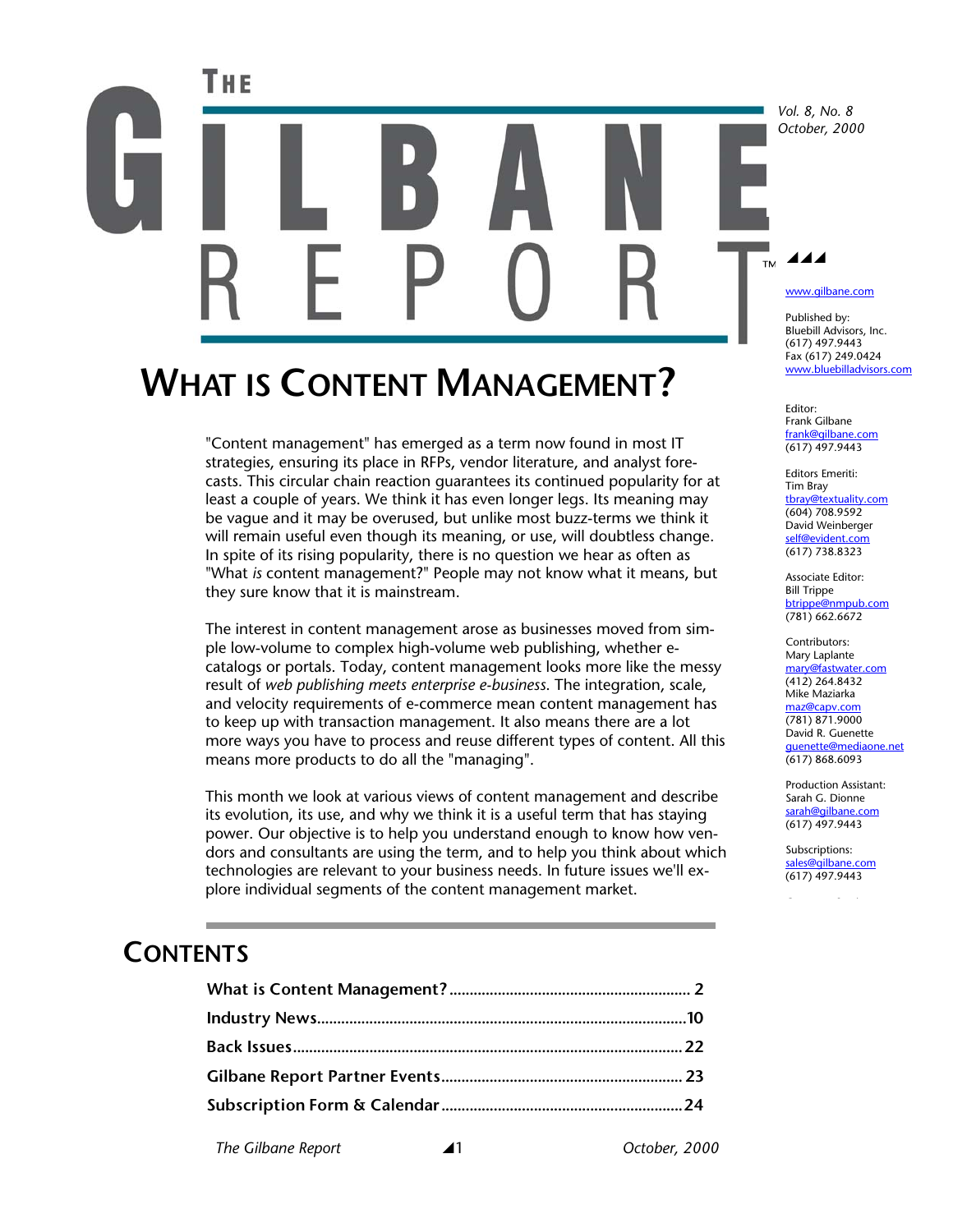# **WHAT IS CONTENT MANAGEMENT?**

"Content management" as used in IT circles is a relatively recent term that has emerged coincident with the web. It is used in many ways to refer to many different things. "Content management" is used to describe everything from Microsoft's Front Page to Interwoven's TeamSite to Akamai's EdgeAdvantage, and those are just a small sampling of products where, at first glance, it seems like an accurate moniker. Content management is a term that causes intelligent users and vendors to scratch their heads. As we mention in the introduction, "What is content management?" is easily the question we are asked more than any other (even more often than we are asked about XML), and most of the time it is vendors asking. Users usually have a concept of content management – they know what they mean and what they want, and mostly don't care what vendors and consultants think it means as long as they can get their problem solved. Vendors have a much bigger stake. They need to know that if they market a content management solution, it will be recognized as such by a critical mass of potential customers. Consultants… well, we all know about consultants.

Content management is not only "in"; it is expected to be big. Analysts forecast a large market. The META Group predicts that the content management market will grow from \$800 million in 1999 to \$10 billion in 2004. Gartner believes that "leading-edge enterprises in all industries" will have formal content management strategies in place by 2003. Forrester sees big spending starting this year. We'll talk more about how the analysts define this market, *i.e.,* what they are measuring, below.

Everyone needs to manage content, but the similarity ends there. Our goal in this issue is simple to state: to help you understand the different ways "content management" is being used today so you can be comfortable discussing your needs with vendors and consultants, formulate your own opinion with confidence, and synchronize your expectations of content management solutions with your business needs.

## **"CONTENT" & "MANAGEMENT"**

Dictionaries don't provide any insight to our question. The definitions are broad enough to cover pretty much any kind of processing of any kind of information. We can, and will, limit our discussion to *digital* content, but that doesn't narrow down the field very much. That's OK. In fact we think a broad interpretation of content fills a horrendous gap in IT vocabulary and will significantly simplify, as well as enhance, discourse.

Years ago, we used "information management" to try to transcend the bifurcation of applications into data management applications (which IT groups cared about) and document management applications (not usually deemed worthy of attention by *real* IT professionals). While "information" was inclusive enough, the applications were so un-integrated that "information management" had nothing concrete to refer to, was not very useful in understanding the landscape, and not surprisingly, never caught on. Today's web applications require the integration of structured data and unstructured text, but also audio, streaming video, executa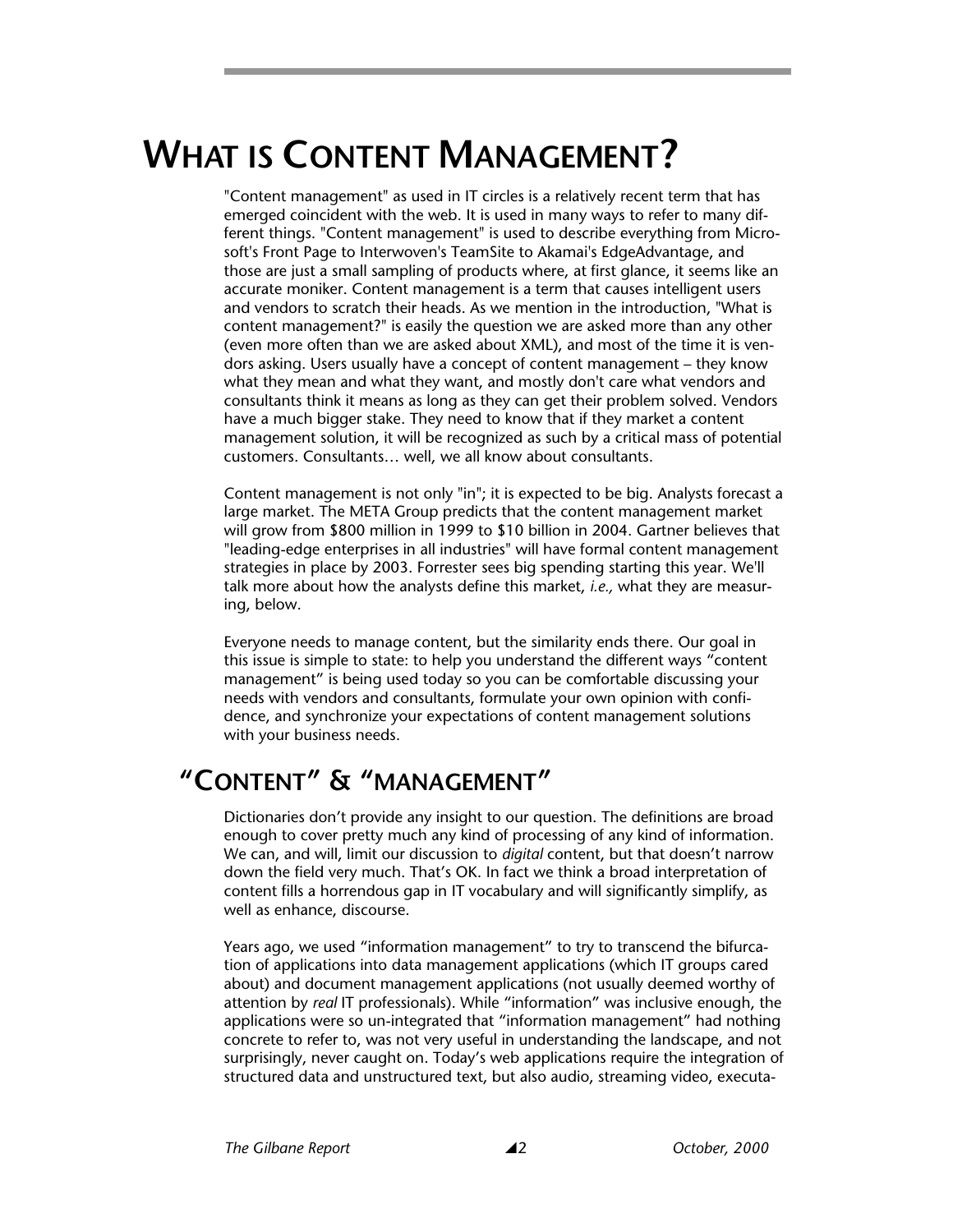ble code, transaction-related information, *etc.* We need a term to describe what these data types have in common, and "content" seems to work just fine.

"Management" is an even fuzzier term – albeit one we have dealt with before. When we were trying to help companies makes sense of the document management market a few years ago there was a similar situation, *i.e.,* where doing anything to a document, except perhaps reading it, was considered *managing* it by someone. As a result there was only a very slight chance that any more than a half dozen of the hundreds of "document management" products on the market would actually be appropriate for your specific application. With document management we classified true *management* systems as only those with checkin/check-out functionality. This was perhaps arbitrary, but very helpful in terms of helping companies avoid, for example, wasting time looking at a search engine product when they really needed a collaborative authoring tool.

Certainly check-in/check-out capability remains critical for many content management applications, however, the world is a little more complicated now. First, there are even more things to do to content that might be, and are, considered "managing" (authoring, acquiring, publishing, dynamic page generation, integrating, assembling, versioning, configuring, linking, delivering, caching, analyzing, sharing, searching, categorizing, transforming, re-using, syndicating, archiving, *etc*.). Second, there has been a dramatic increase in the number of repositories required for many applications due to the increase in content types and to enterprise integration requirements.

Analyzing definitions only gets us part way towards making sense of content management. What we really need to understand is how the term is actually used.

## **HOW "CONTENT MANAGEMENT" HAS EVOLVED**

It would be nice to think that the industry realized we needed a useable term that didn't discriminate between content types and chose "content" to fill the gap we described above. But of course that isn't what happened. Instead there continues to be a slow evolution of what we understand content management to be.

#### **Web content management**

We don't know of anyone who can be credited with the first use of "content management", but there is little doubt that it was Vignette who was the most responsible for the term becoming widely associated with web content management. This in spite of the fact that there were far more people "managing web content" using Microsoft and Lotus technology at a time when you could still count Vignette's customers on one hand. Content management is still associated with web publishing more than any other application. It is largely because web publishing is so different from other types of publishing that content management has come to encompass such a wide variety of functions.

Now that businesses are starting to integrate traditional commerce and publishing processes with e-commerce and web publishing, we will see "web content management" used to refer to a much broader set of applications.

*"It would be nice to think that the industry realized we needed a useable term that didn't discriminate between content types and chose "content" to fill the gap…"*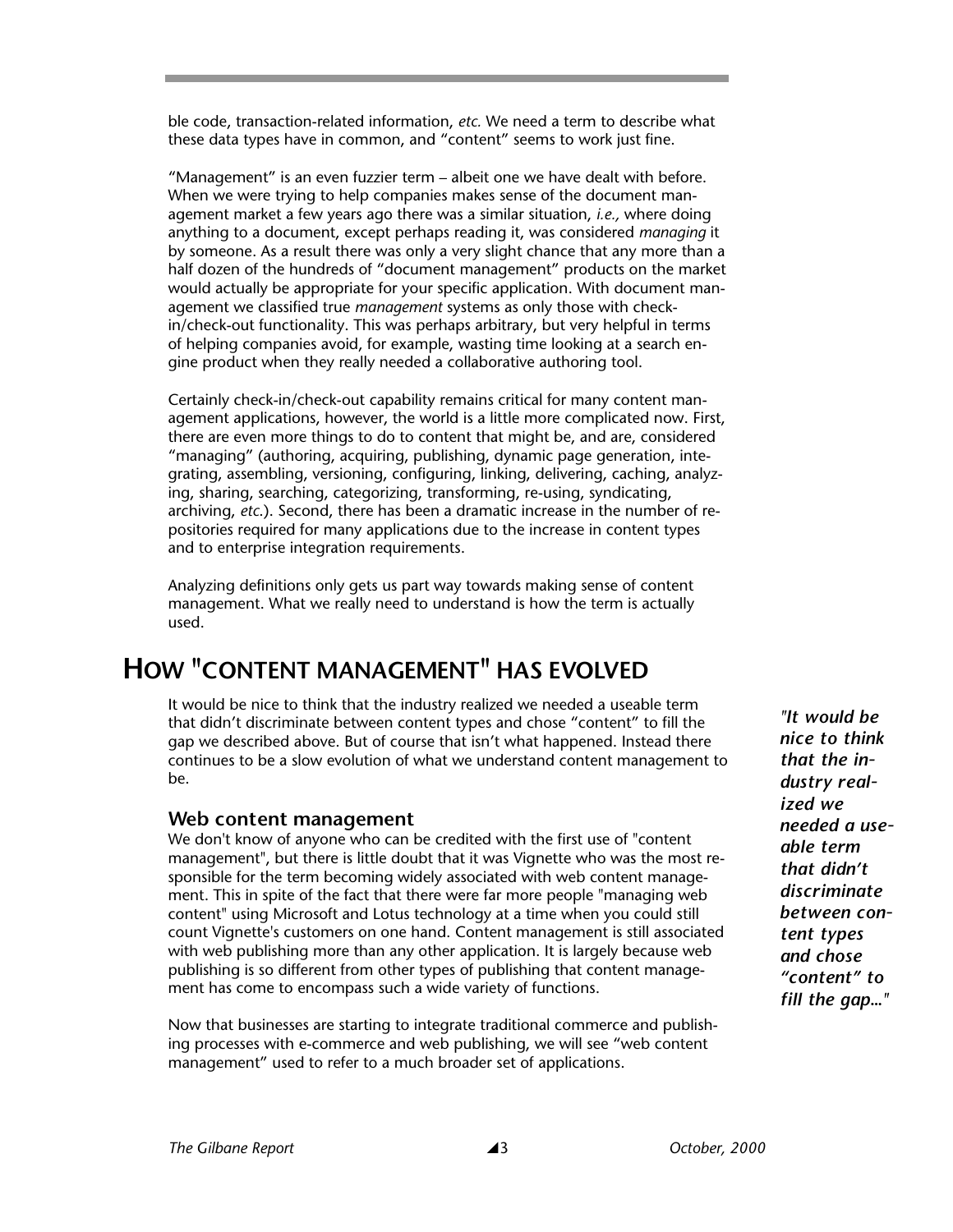#### **Document, knowledge & content management**

*"Content management has overpowered both document and knowledge management as a mainstream concept."* 

The explosion of web pages should have been a gold mine for document management vendors as businesses became overwhelmed. There they were with most of the functionality already in place and installed customer bases. Some of them even had early support for link management, page caching, and packages of templates and subscription services for what have come to be known as corporate portals. Unfortunately, few customers cared. Documents, and technology for working with them, were considered irrelevant, or uninteresting at best, by web developers. There remains however, a lot of commonality in the requirements of the two types of systems. And there are a lot of features in document management systems that should be more prevalent in content management offerings. Some document management vendors have successfully morphed into content management vendors, and some content management vendors can now do more than assemble web pages.

Fortunately, the assault on logic and language that was knowledge management has run out of steam. We'll still see the term used by consultants and some technology vendors (including Microsoft and Lotus), but we won't have listen to specious marketing pitches claiming that managing knowledge will replace managing data, documents, content, *etc.* 

Content management has overpowered both document and knowledge management as a mainstream concept.

#### **Digital assets**

Many of the capabilities that are missing in web content management systems are available in digital asset management systems (Bulldog, Artesia, Informix, *etc.*). Like many document management systems have done, digital asset management systems focus more on general-purpose management than on assembly and delivery. This is why partnerships like the one between Vignette and Artesia make sense.

As content management systems continue to add capabilities beyond those targeted at web publishing there is likely to be increased overlap. It is also possible that "digital assets" could emerge to rival "content" as the preferred term for digital information, either in general, or for certain applications. We'll just have to wait and see which way our fickleness takes us. "Digital assets" doesn't have the appeal "content" has, but it does have the credibility and is a logical alternative.

*"There is a difference between integrating content and code and integrating the*  **management** *of content and code."* 

#### **Code & content**

When Java first burst on the scene there was a lot of talk about the integration of content and code. There were those who thought the distinction between content and code would disappear. There were even products and proposed content delivery standards promoting approaches that assumed content and code were inseparable. But is it better to keep content and code separate so that content can be processed by multiple applications? Or, to incorporate code into content so that it is self-contained and "self-processable" in appropriate environments? There is a real philosophical issue here that is more complex than our questions may imply.

There is a difference between integrating content and code and integrating the *management* of content and code. While the former is often questionable, the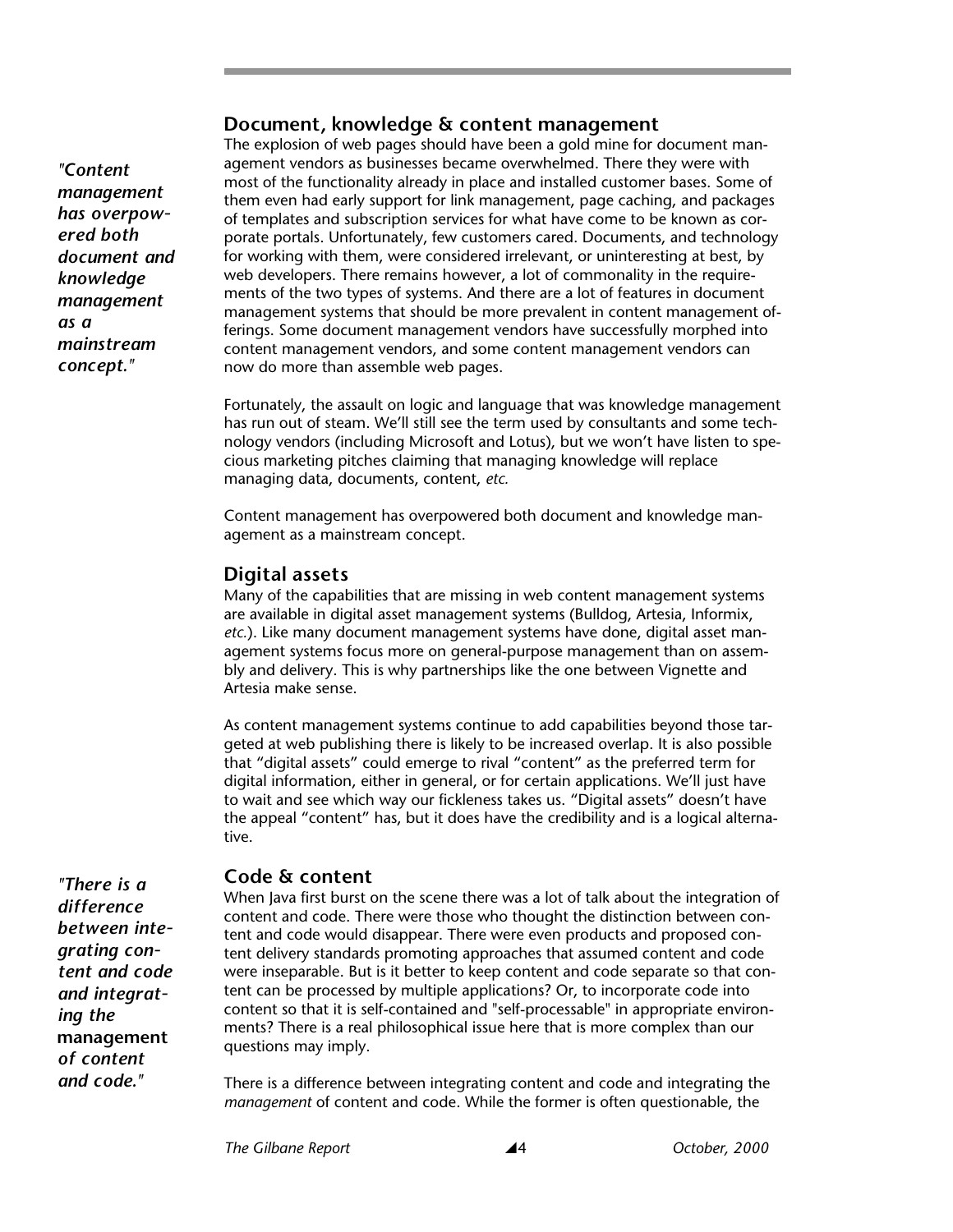latter is likely a very worthwhile endeavor. Source code control systems and document management systems have historically had very close feature sets. Given the necessary velocity required for managing the integrated content and code of today's web applications, using the same technology for managing both can ease complexity. Rational's incorporation of content management technology in its products is recognition of this.

#### **E-commerce**

Clearly "content" is, in fact, used to cover a broad range of digital information. Perhaps transaction data (without unstructured supporting content) and other "pure" structured data tables are the only types of information that are excluded from most people's concept of content management. However, even this pure data can end up in a content management repository when integrated with other content. E-commerce continues to be the single most powerful cause of what kinds of content need to be managed as well as what kinds of systems content management applications need to integrate with.

Because of e-commerce, personalization, syndication, digital rights management, catalog searching, product configuration, and other applications are increasingly being tied into content management. Any one of these could be a stand-alone application or a built-in function of a content management system. Also because of e-commerce, content management is being integrated with ERP, data analysis, and other back-end enterprise and business partner systems.

The first web sites had content without transactions ("brochureware"), and the second wave of web sites focused on adding commerce transactions. B2C and B2B strategists now clearly recognize that differentiation and value comes from content that surrounds and supports transactions.

## **ANALYST VIEWS**

Analyst views are always to be taken with a grain of salt, as they are typically the result of an individual analyst or two that is then influenced by the firm's marketing needs. Sometimes this has to do with who the firm's clients are, and sometimes with internal organizational issues, *e.g.,* which group "owns" the topic. Nonetheless, these are smart people trying to makes sense of things; they are influential; and they have reasonable things to say. Comparing multiple analyst views is the best way to get a quick fix on the characteristics of a particular market. Not all the analyst firms have a focus on content management, but they all have an opinion. We have picked just a few we think are worth mentioning. (There are others we would have included given time and space.).

#### **Gartner**

Gartner identifies four categories of content management solutions depending on what type of content they are designed to manage:

- $\blacktriangle$  Enterprise internal content. This would include corporate portal, document management, media asset management, retrieval, software configuration management, and product data management products.
- $\blacktriangle$  Web site content. Including web publishing and document management products.

*"Because of ecommerce, personalization, syndication, digital rights management, catalog searching, product configuration, and other applications are increasingly being tied into content management."*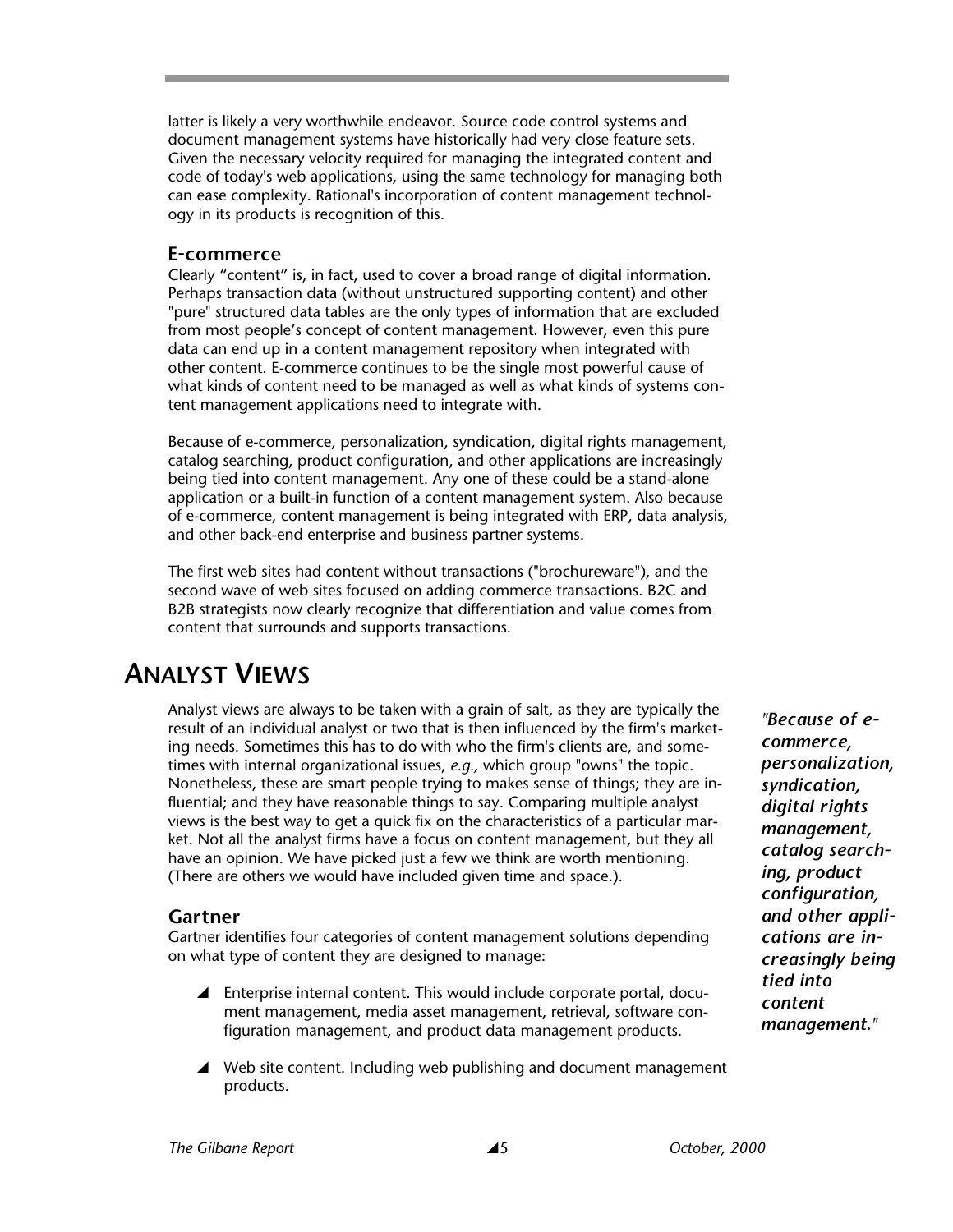- $\blacktriangle$  E-business transactional content. Including mainly commerce server products.
- $\blacktriangle$  Shared content. Including business partner and supply chain collaborative content that isn't transactional.

Gartner also talks about something they call the "virtual repository" which integrates, logically or physically, four different types of existing content repositories. These are: traditional document management, web content management, digital asset management, and document component (*e.g.,* SGML/XML) management. This implies a view of content management that incorporates all of the content types and features associated with these four repository solutions. They don't believe such a solution exists yet and suggest, as other analysts do, that multiple solutions are necessary.

Gartner recommends basing your content management strategy around a "content management life cycle". By analyzing the flow of content, together with its use, you can determine what kinds of content management repositories make sense and how they should be integrated.

#### **Forrester**

Forrester was one of the first of the major market research firms to target the Internet and web applications, particularly for e-commerce. Their concept of "transactive content" has been influential in helping drive home the critical role of content in commerce. There is now quite a collection of terms used by other analysts that are similar (processable content, dynamic content, active content, actionable content, transactional content, *etc.*).

They have not had a specific focus on content management. But that is not because they don't see it as important. They consider content management to be a critical component of an e-business infrastructure.

#### **Giga**

Giga also considers the content management market as consisting of four categories of solutions:

- ▲ Software configuration management (*e.g.* MKS)
- ▲ Document management (*e.g.* Documentum)
- ▲ Web publishing (*e.g.* EBT), and
- \ E-commerce servers (*e.g.* Blue Martini).

They make the point that none of these types of systems will meet everyone's content management requirements and so will often need to be combined.

They also argue that e-commerce requirements will ensure that content management and e-commerce servers become increasingly integrated. This integration will include personalization and analysis features.

*"B2C and B2B strategists now clearly recognize that differentiation and value comes from content that surrounds and supports transactions."*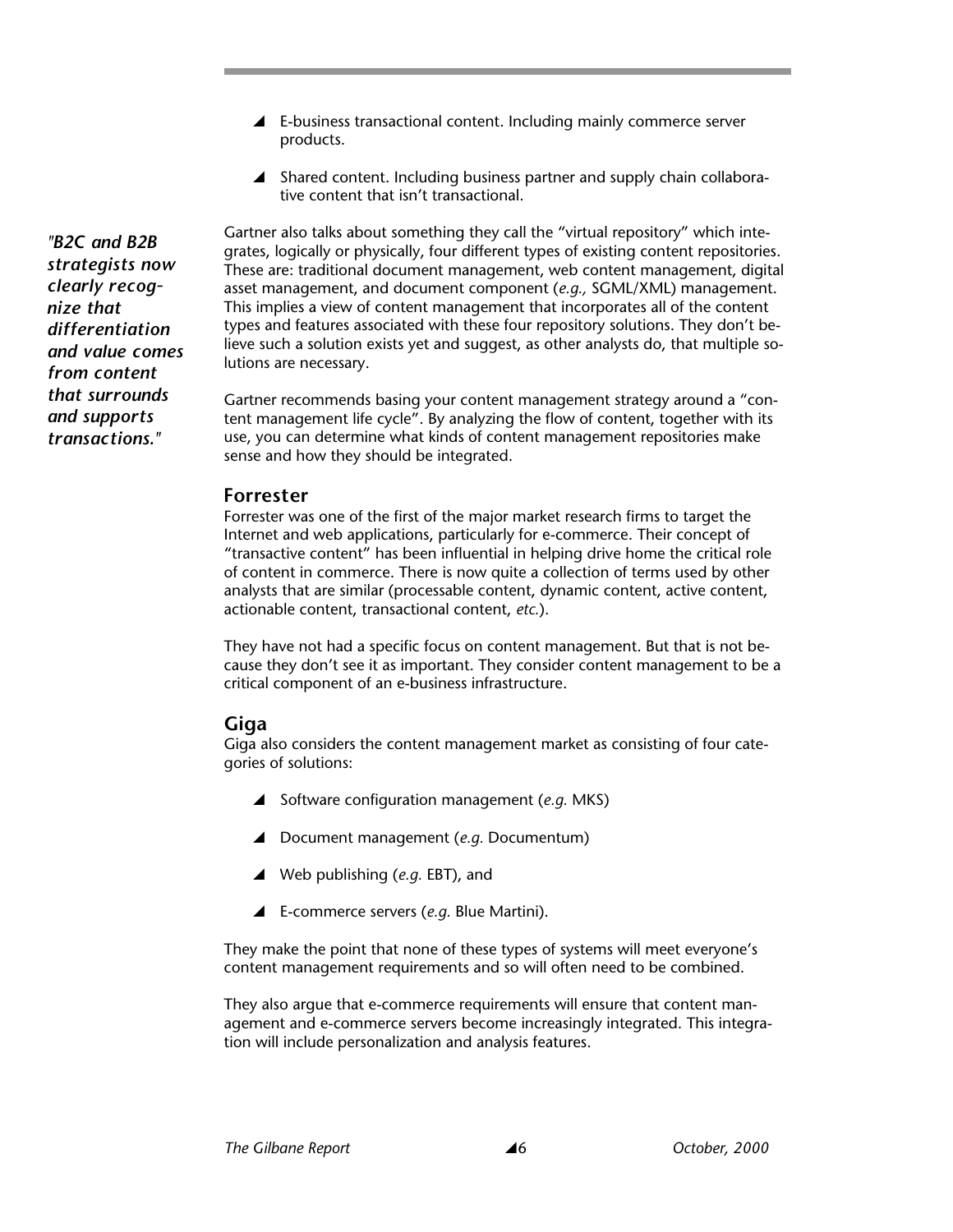#### **Meta Group**

Meta defines content management as "… a complex blend of functionality, including the acquisition, management, assembly, review and approval, effective publishing, retention and security of information bound for any of an organization's ... Internet, intranet, or extranet venues."<sup>1</sup> Notice that even though they limit their definition to Internet channels they are still able to come up with a \$10 billion dollar market by 2004.

#### **CAP Ventures**

CAP Ventures' current view is that content management is an "umbrella" that includes numerous technologies including, but not limited to:

- ▲ "Web Publishing: Tools used to create, manage and deliver content to the web, including digital asset management systems.
- ▲ Collaboration: Tools used to assist content-driven creation and communication processes, including document management systems.
- $\blacktriangle$  Portals: Tools that provide a window to a wide range of information, from company documents and data to external resources and publications.
- ▲ Content Enrichment: Tools that help refine the selection of content for delivery or viewing, including taxonomy, categorization, personalization engines, and analytical tools, *etc.*
- ▲ Content Distribution: Tools involved in managing content outside the direct control of the dynamic content technology system, including syndication servers and digital rights management systems."

#### **Market size**

Many of the analysts we mention are also market researchers who measure the sizes of various markets. Obviously, since the firms have different views on what content management is, they will measure it differently. It is not our goal to analyze their individual methodologies. However, there are three basic approaches these firms use and if you are interested in the size of the market you need to interpret their results based on both their definitions and on their methodologies. The three approaches, all with their advantages and disadvantages, are:

- \ *Vendor revenues.* That is, measuring the revenues (total or relevant proportion) of all the vendors that call themselves "content management" vendors. This is simple and straightforward but it is dependent on picking the right vendors and ignores money spent on in-house developed installations as well as implementations using other technologies.
- **▲** *Analyst view.* An analyst decides on a market definition that makes sense to them and then measures either relevant vendor revenues or user spending. This approach usually has a consistent and cohesive definition, but it may not match with vendor positioning and in fact could be just wrong.
- *User view.* This approach depends on the user's interpretation of what they are doing. If they say they are doing content management, they are. The market size is based on their spending no matter what kind of vendor, or internal department, the money goes to.

<sup>&</sup>lt;sup>1</sup> From "The Content Supply Chain", David Yockelson, The Meta Group.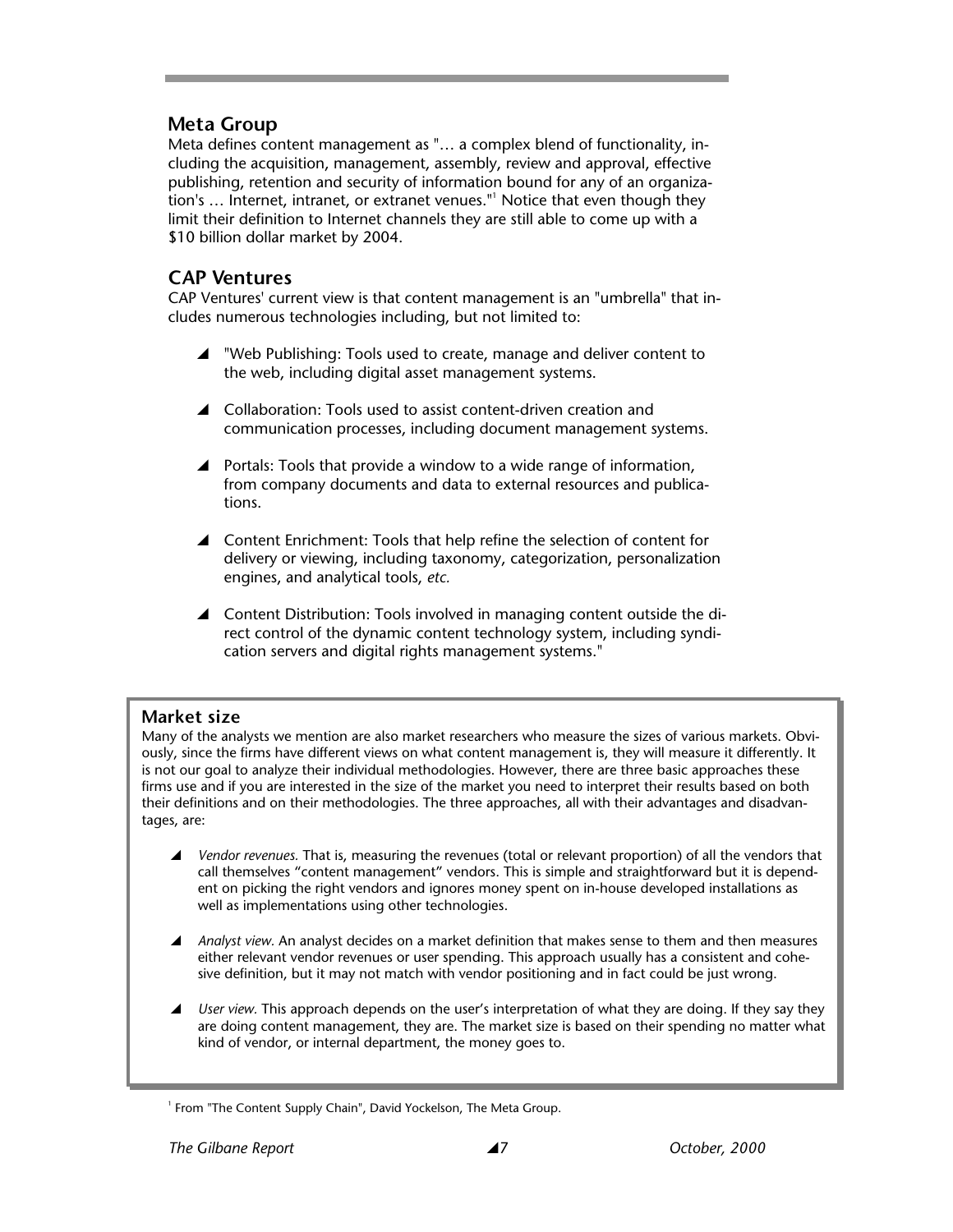#### **What the analysts have in common**

They all have an inclusive view of content. They all include virtually all unstructured content types and, (we think) would include structured data that is integrated with the unstructured content. They also all have some concept of *transactional* content that is either associated with a financial transaction or a business process although they may differ on the definition and where or how this type of content is managed. In fact, analysts within the same firm may have slightly different perspectives depending on whether they are covering B2C or B2B markets.

They all see content as increasingly important for commerce applications. One result is that analysts are all bullish on the market for content management software even though they may define it differently and may not have actually measured it yet.

In general, the common threads are more important than the differences. One important difference however, is that some include content management solutions for non-internet channels and some don't.

## **CONCLUSIONS**

We have learned over the years that it is not always useful to force-fit products and applications into neat categories. The process of trying to fit products into categories is always educational and helps reduce confusion, but product marketing is not a slave to logic or science so most organizational efforts are doomed from the start. And let's face it; you know your business problems are not exactly like everyone else's, even those of your direct competitors. We need to deal with the fuzzy boundaries of our own business needs along with the fuzzy boundaries of analyst market, and vendor product, descriptions.

Another reason not to get too hung-up on precise market categories, especially if you are a vendor, is that the sometimes-subtle differences category concepts are based on don't always translate well. A third of our readers are non-native English speakers and we know, for example, that both "content management" and (especially) "knowledge management" have totally bewildered many of them. And it is *not* because they don't understand English.

We think the broad view of most of the analyst firms is appropriate, at least for now. We are sure that a number of subdivisions of the content management market will emerge as businesses re-organize their processes and workflows to reflect the incorporation of e-business requirements. Vendors will also be choosing different business processes to target and will therefore be adding different types of features. The landscape will look very different soon, and we'll be watching. In the meantime, any of the various approaches proposed by the analysts we've mentioned can provide some help.

Today, there is not a single, well-defined content management application that has the usual 3-6 major vendors associated with it. Rather there are dozens of applications that have something to do with managing content that often have considerable overlap in functionality. Many solutions will involve multiple products that can reasonably be described as providing content management capability. For example, you might have a content management system that focuses on collaborative authoring, feeding into a content management system that in-

*"…analysts are all bullish on the market for content management software even though they may define it differently and may not have actually measured it yet."*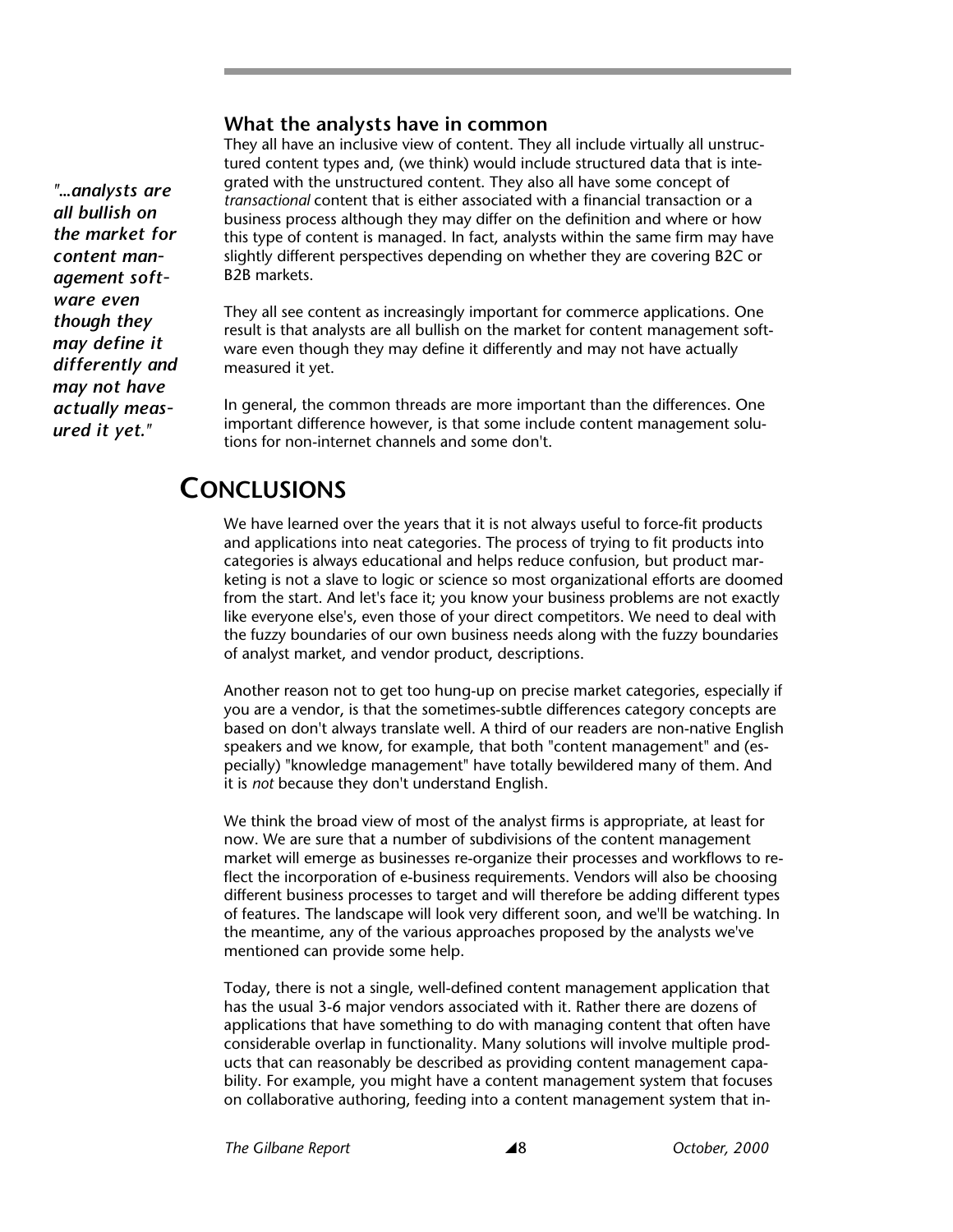tegrates authored descriptions with product data, that in turn feeds into a content management system that assembles and personalizes content for the web. So far we have three "content management" systems that all use metadata and have some level of version control. It would be easy to expand this into a dizzying scenario involving a half dozen or more content management solutions.

You can expect vendors to jump into the fray as Vignette has just done with their Extended Content Management (XCM) initiative. They want to take control of the confusion over "content management" and use it. While their view is obviously going to have *their* products at the center, understanding their framework could be useful. And it may be that an analyst or two adopts it.

Last year (*volume 7, number 6*) we described a "spectrum" of repository applications with the more "commerce-oriented" (*e.g.,* e-catalogs) at one end and "content-oriented" (*e.g.,* business intelligence portal) at the other. We described characteristics differentiating applications based on where they appeared in the spectrum. You need to decide which specific challenge(s) you want to address. You may just have a notion you want to "manage content", but you need to be much more specific. Target publishing an e-catalog, or managing policy manuals, or translating marketing literature, or assembling personalized portal web pages, or archiving transactive content, or building a foundation for syndicating, and so on.

Content management is sometimes considered a *platform* for other business needs such as personalization, syndication, portals, *etc.* Interwoven, for example, positions their solution this way. Some e-commerce platform vendors, such as Blue Martini, on the other hand, position content management as a component of their platform. Other vendors are targeting specific vertical applications. A key question for you is how tied your needs are to a specific application versus multiapplication infrastructure support. Increasingly, content management is seen as a general enterprise-wide functional requirement with layered specific content management applications integrated as needed.

The content management market will continue to be driven by e-commerce, with non-commerce applications benefiting from the result of all the development. For example, corporate portal applications will get more and better personalization functionality, and sooner, because of its importance to e-commerce efforts.

The content management market will be dynamic for some time. While there are solutions priced from more or less free to hundreds of thousands of dollars, there are still large solution/price point gaps, especially in the mid-range. Expect to see a large number of companies entering the market in the next year with lower prices and enhanced functionality. As in other software markets, first generation high-end solutions will remain in demand for complex large-scale applications, but as the market matures, feature-rich, lower cost, 80% packaged solutions will start to take big chunks of market share. Many of the tools we have for single source content management, publishing, organization, internationalization, retrieval, and navigation will seem primitive when compared with some of the next generation solutions.

*"Today, there is not a single, well-defined content management application that has the usual 3-6 major vendors associated with it."* 

*"Increasingly, content management is seen as a general enterprisewide functional requirement with layered specific content management applications integrated as needed."* 

*--Frank Gilbane*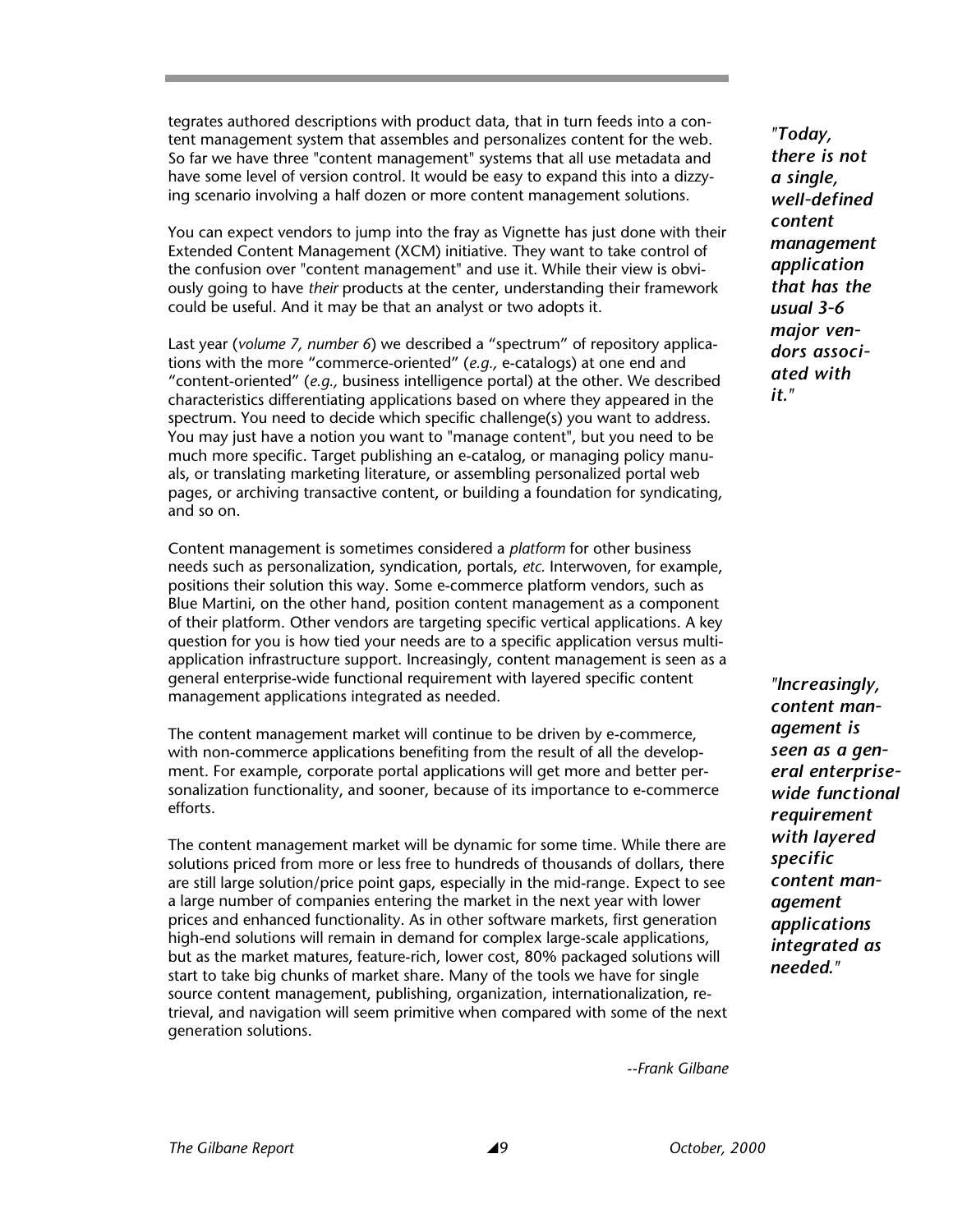# **INDUSTRY NEWS**

Current news, old news (to January 1999), and commentary is available at www.gilbane.com/

#### **EVERYPATH FORMS ALLIANCE WITH INTFRWOVEN**

*9/29/00* 

Everypath has formed an alliance with Interwoven, Inc. Everypath's wireless platform, based on its "Intelligent Rendering" process, represents a key, enabling component of the new wireless framework announced today by Interwoven. In support of Interwoven's Framework for the Wireless Web, Everypath will provide the Mobile Application Server technology that will allow joint customers to leverage existing content for optimized use on various devices, such as smart phones, PDAs, and interactive TV. Interwoven's Framework for the Wireless Web consists of partner solutions and Interwoven TeamSite software as the common XMLbased platform to extend an enterprise's reach to new channels through any device. The two companies' offerings will help enterprises rapidly increase and leverage their touch-points by making data, information, and applications available to customers, employees, and partners on multiple devices. www.interwoven.com, www.everypath.com

## **SEQUOIA SIGNS TREEV AS OEM**

*9/29/00* 

Sequoia Software Corporation announced it has signed a three-year OEM agreement with TREEV, Inc. TREEV is licensing Sequoia's XPS to integrate with its next-generation content and document management solutions, creating powerful, portalbased applications for its financial services, telecommunications, and manufacturing vertical market applications. By integrating XPS with its content and document management solutions, TREEV will reduce the time required to bring its portal-enabled, next-generation products to market. In addition, the Sequoia relationship will allow TREEV to remain focused on its core business– providing advanced e-business content and document management solutions. www.treev.com, www.sequoiasoftware.com

## **INFORMATION ARCHITECTS ANNOUNCES RELEASE OF XML-BASED VISUAL PLATFORM** *9/28/00*

Information Architects announced the first public display of its next generation content creation and exchange management platform. IARC will release an XML-based Visual Platform (XVP) that provides a total environment to quickly and easily, create, manage and merge content without coding and other related development resources normally associated with content exchange technology. The release is an enhancement to IARC's patented SmartCode content delivery framework. Information Architects' SmartCode XVP is a graphical environment that was designed from the ground up to alleviate the tremendous pressures that every business experiences to quickly add, transform and rearrange content on their sites. With little or no technical resource, SmartCode now enables the creation of a new "acquisition agent" and in minutes defines a new view, relationship or stylistic expression for its site. The SmartCode Framework represents a web exchange as a graphical "matrix," enabling customers to view inter-relationships and attributes of the content, or metadata. It makes it unnecessary to write code in order to create new composite views of that content, which may reside on many different servers, mainframes or cache engines. www.ia.com

#### **IXOS-DOCULINK 3.0 RELEASED** *9/28/00*

IXOS SOFTWARE AG, announced a new release of its IXOS-DocuLink solution. IXOS-DocuLink organizes documents in structured folders and provides users with uniform access to both SAP data and non-R/3-related documents. The new release, IXOS-DocuLink 3.0, is integrated with mySAP.com Workplace. IXOS-DocuLink 3.0 fully supports the functionality of the new enjoySAP and mySAP.com Workplace user interfaces, and provides users with an intuitive and user-friendly environment. IXOS-DocuLink complements the process-oriented my-SAP.com search and navigation functions with its document-oriented view. Companies today need quick and easy access to specific documents that are linked to business processes - such as inquiries, offers, orders and delivery notes. IXOS-DocuLink enables such results with its document-based approach so often required to access companyinternal information. With IXOS-DocuLink, groupspecific document views, such as customer files, can be easily configured and customized without additional programming. DocuLink does not re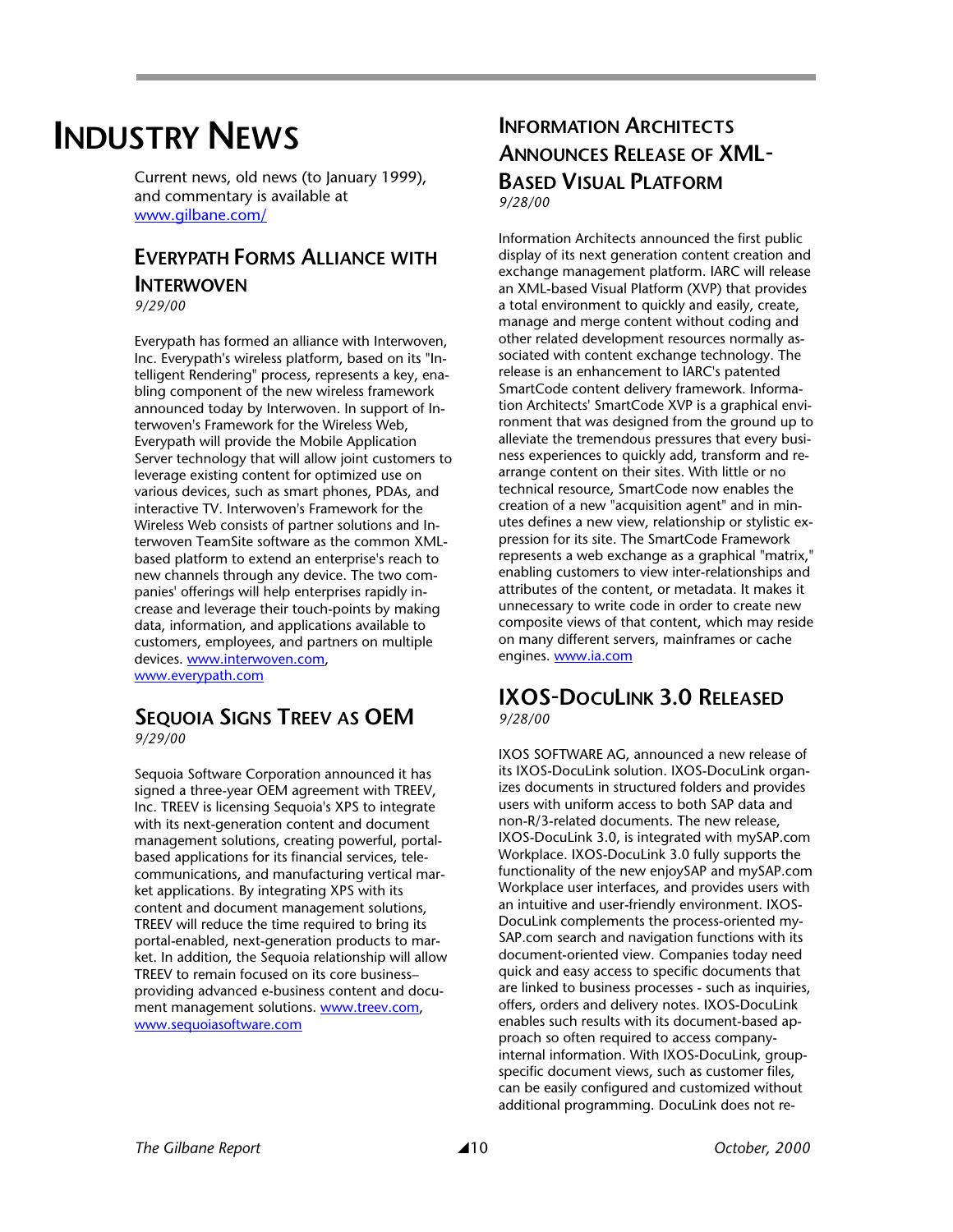quire R/3-specific knowledge to access information. Users with little or no SAP knowledge can easily access and use all of the enterprise-wide information and/or documents. With IXOS-DocuLink, employees can link web-based mySAP.com Workplace R/3 data to non-SAP-related data to integrate them in a uniform view. In addition IXOS-DocuLink supports mySAP.com Workplace functionalities such as "drag and relate." So, with IXOS-DocuLink, users can simply "drag and relate" to link an R/3 customer number to a process – and then quickly view all the documents for that specific customer number. IXOS-DocuLink 3.0 is immediately available to customers worldwide. IXOS-DocuLink 2.0 customers will receive a free upgrade to the new IXOS-DocuLink 3.0 version. www.ixos.de

## **INTERWOVEN & BLUESTONE COLLABORATE ON B2B CONTENT SYNDICATION** *9/26/00*

Interwoven, Inc. and Bluestone Software, Inc. announced that they are collaborating to create nextgeneration content syndication services. Interwoven has agreed to license certain components of Bluestone's J2EE-based platform as the foundation for extensions to Interwoven's syndication offering. Together, Interwoven and Bluestone will develop these extensions to enable high volume content exchange. Interwoven's content syndication solutions intend to address many key challenges faced by e-business application providers; for example, the ability to dynamically access and syndicate assets directly from the content repositories to multiple application delivery systems. These syndication solutions will build upon Interwoven's open, standards-based content management and replication technologies, and will leverage the subscription database and scheduling services offered by Bluestone's J2EE-based platform. In addition, Interwoven's syndication extensions will enjoy Bluestone's implementation of a J2EE-based platform including Enterprise JavaBeans 1.1, which Bluestone has enhanced with global-class services. These services include XML persistence mapping, Dynamic XSL Stylesheets, load balancing, application management, security, as well as Universal Listener Framework (ULF) scheduling services. Performance-oriented facilities unique to Bluestone, such as Customer Facing Fault Tolerance, Internet Quality of Service (IQS), and Hot Versioning are also included as part of the license agreement. www.interwoven.com, www.bluestone.com

*As we suggested in our analysis last month, you'll be seeing syndication functionality in a lot more offerings soon. Two interesting questions are: 1) How much* 

*syndication functionality will come from syndication products, and how much will be built-in to content, commerce, or application servers? and 2) How much of an overlap will there be between syndication code and content?* 

## **OPEN MARKET TO SUPPORT IBM WEBSPHERE APPLICATION SERVER & DB2**

*9/26/00* 

Open Market, Inc. announced that Open Market's content management products will offer native support for IBM WebSphere Application Server, a key part of IBM's WebSphere software platform, and IBM's DB2 Universal Database by the end of this year. Open Market's Content Server and associated applications, Content Centre, Personalization Centre, Catalog Centre, and Marketing Studio, already offer native support for a variety of J2EE compliant application servers. Open Market also has become a participant in IBM's Solution Investment Initiative. Open Market's relationship with IBM focuses on the financial, new media and manufacturing markets. IBM and Open Market are already working together to provide solutions for a variety of businesses. Open Market's Content Server and related applications are built using the J2EE framework, leveraging standardized modular, reusable components along with J2EE services such as database connectivity, and load balancing. Open Market's suite is based on Java and XML. www.openmarket.com

*WebSphere is certainly making progress with content management suppliers. Has it caught up to BEA?* 

## **GLIDES ANNOUNCES UNISITE 2000 FOR MULTILINGUAL CONTENT MANAGEMENT** *9/26/00*

Glides Inc. announced the availability of UniSite 2000, a database-driven platform for creating and managing multilingual Web sites. UniSite 2000 helps corporations manage their multilingual websites more efficiently, create a site optimized for doing business and communicating with customers and partners in international markets, and to organize content by country, region, or group. Based on a platform developed and case-tested with partners, UniSite 2000 offers remote content administration, universal character recognition that accommodates double-byte character sets such as Japanese, bi-directional text for Hebrew and Arabic,

*The Gilbane Report* \11 *October, 2000*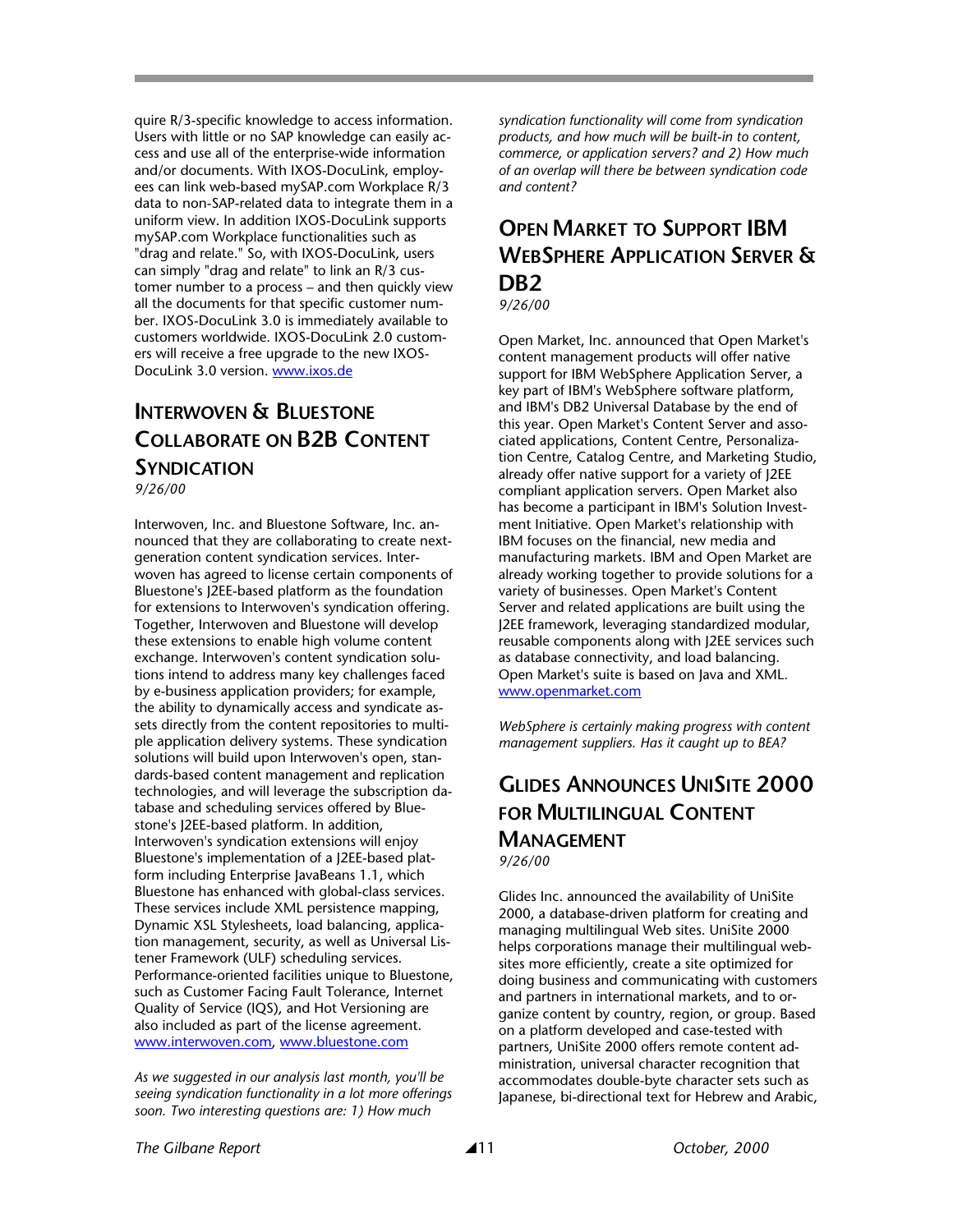and integration with XML-enabled applications. A key feature of UniSite 2000 is the reuse of existing sites. With UniSite's integrated Assistant, existing content is tagged and ready for globalization in minutes. And because UniSite can be delivered as an outsourced ASP solution, companies can avoid the hardware costs associated with traditional multilingual solutions. Additionally, UniSite 2000 has an open, flexible interface that allows a company to retain its current live Web site hosting situation and development tools including DreamWeaver, HomeSite, and FrontPage. www.glides.com

*Multi-lingual content management is going to be big.* 

#### **BERTELSMANN & ISYNDICATE FORM JOINT VENTURE** *9/25/00*

Bertelsmann and iSyndicate have announced the agreement of a European joint venture that will provide content syndication services and technology to media properties throughout Europe. The joint venture will combine Bertelsmann's global media network with iSyndicate's syndication expertise and relationships with more than 1100 independent content providers to deliver syndicated media to Web sites of all sizes and wireless devices. Each partner will hold a 50 percent stake in the joint venture enterprise operating as "iSyndicate Europe". The company's headquarters will be located in Hamburg, Germany with iSyndicate's existing London office serving as the first affiliate office. Bertelsmann has the right to appoint the CEO of iSyndicate Europe. Under the terms of the agreement, Bertelsmann will acquire a four percent stake in US-based parent company iSyndicate Inc. Bertelsmann's Chief Creative Officer Rolf Schmidt-Holtz will also join iSyndicate's board. iSyndicate's other strategic partnerships include NBC, Microsoft, NewsCorp, InfoSpace and Vignette. iSyndicate Europe will enable web sites of all sizes, corporate intranets and digital devices to enrich their content offerings with services and media from the widely recognizable publishing brands. iSyndicate Europe will syndicate a wide range of independent content providers in addition to Bertelsmann media properties, enabling content providers to generate increased revenue and brand awareness. www.isyndicate.com, www.bertelsmann.de

#### **SOFTQUAD PARTNERS WITH EC-CONTENT** *9/25/00*

SoftQuad Software, Ltd. announced a strategic technology partnership with ec-Content. The partnership will combine SoftQuad MarketAgility, a supply side e-catalog solution, with ec-Content's ability to create enhanced catalog content, allowing suppliers to deliver customer-specific catalogs to e-markets quickly and efficiently. Suppliers who want to effectively participate in e-marketplaces must overcome the challenges involved in creating, updating and delivering content rich catalogs with buyer-specific pricing information to multiple emarketplaces. This requires collecting product and pricing information from enterprise systems, adding up-to-date product descriptions and graphics from manufacturers, and delivering each e-catalog in the XML format required by each e-marketplace. The combination of MarketAgility and ec-Content will provide suppliers with an integrated solution to rapidly create buyer-specific catalogs, normalize the data for consistency, enrich it with manufacturer information, and distribute it to e-markets. For suppliers, this enables them to bring their customized e-catalogs online quickly. For emarketplace users, this ensures a rich buying experience by enabling them to quickly and efficiently find the products they need with accurate product and pricing information. ec-Content maintains a base of product information on over five million individual items from thousands of manufacturers, and provides management and maintenance services to expand and update this information for marketplaces and suppliers. ec-Content enhances suppliers' catalog content by overlaying it with manufacturers' comprehensive and current product information. ec-Content's high quality e-catalog libraries are then published in the required format to each e-marketplace. www.ec-content.com, www.softquad.com

*If ec-Content is really going to build an XML infrastructure under all their content that will be a welcome and impressive feat. Does it weaken their business model? (We don't mean to imply that it does, but it is an interesting question).* 

## **NCOMPASS LAUNCHES RESOLUTION CONTENT CONNECTOR FOR MICROSOFT COMMERCE SERVER 2000**

*9/25/00* 

NCompass Labs announced the release of the beta version of the Resolution Content Connector for Microsoft Commerce Server 2000. This product enables enterprises to use the full functionality of NCompass Resolution to build highly dynamic, content-driven e-commerce Web sites using Microsoft Commerce Server 2000. Resolutions' tight integration with a wide spectrum of Microsoft

*The Gilbane Report* \12 *October, 2000*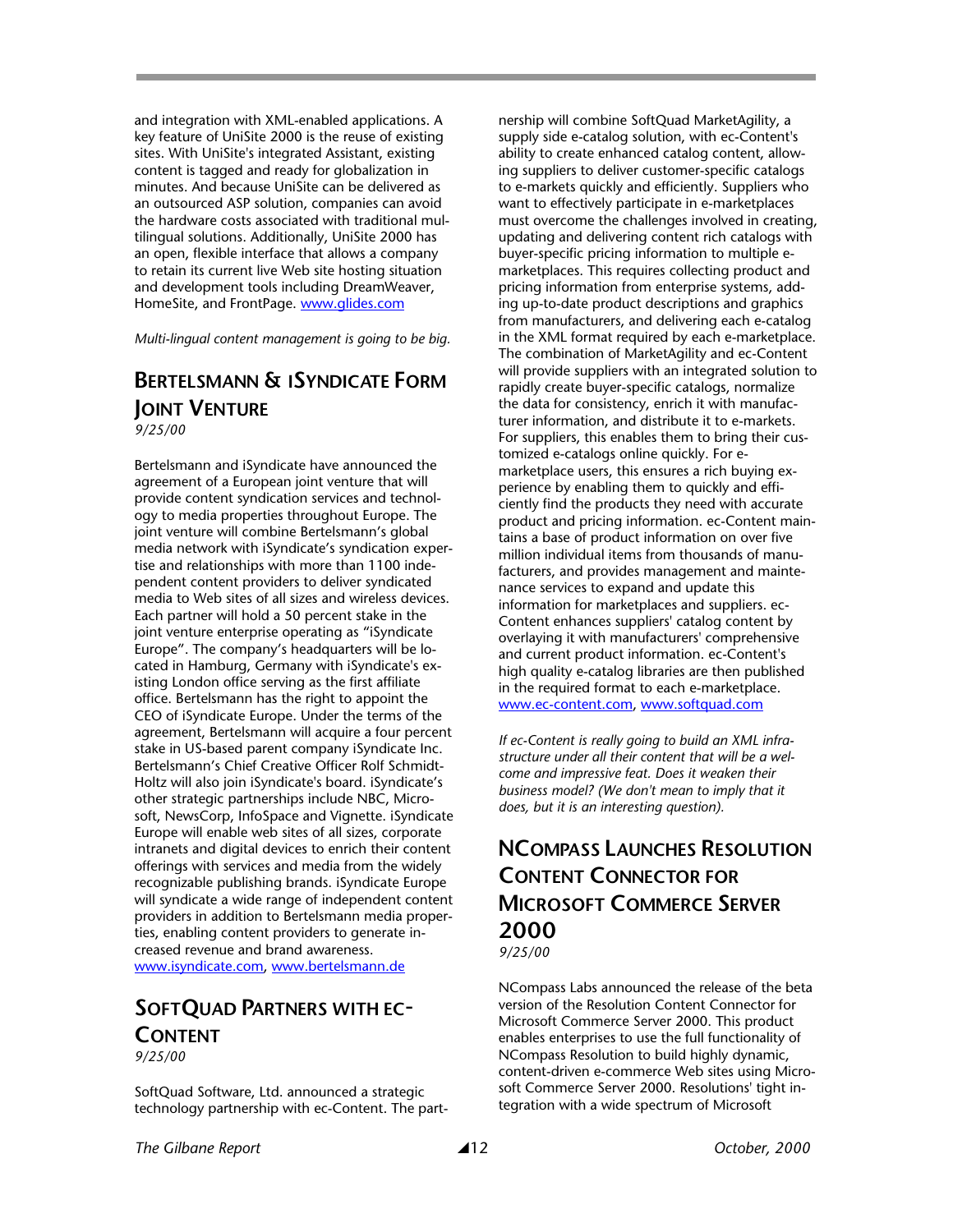technologies, including Commerce Server 2000, provides rapid deployment, low cost of ownership, and ease of use. NCompass Resolution delivers simple Web-based authoring, template-based publishing, and support for all major languages and accessibility for a diverse set of wired and wireless browsing devices. With the Content Connector, Resolution delivers integration with the Commerce Server Business Desk management application. Businesses that purchase Resolution with the Content Connector will have a complete enterprise content-management solution, with full access to Resolution's rich feature set including the COM API, template-based authoring, approval workflow, rich Web content authoring, template switching for wired and wireless browsing devices, and multilanguage support. The Commerce Server 2000 beta is at www.microsoft.com/commerceserver, and the Resolution Content Connector for Commerce Server 2000 beta version is at www.ncompasslabs.com/Products/Microsoft+Integ ration

## **INTERSHOP ADDS AUTONOMY CARTRIDGE**

*9/21/00* 

Intershop and Autonomy Corporation plc announced the availability of the Autonomy cartridge for Intershop enfinity. The Autonomy cartridge for Intershop enfinity adds functionality to help businesses create a more compelling and convenient online shopping experience with personalized information that is tailored to the individual needs of the user. By analyzing and deriving the meaning from any piece of text, Autonomy's pattern recognition technology can automatically categorize and link similar information (for example product descriptions) to deliver highly customized shopping information to the customer. Key features of the Autonomy cartridge for Intershop enfinity include the ability to recommend a range of products and services based on the automatic profiling of users' preferences, the automatic suggestion of recommended alternatives and a natural language search facility. The Autonomy cartridge for Intershop enfinity for Windows NT is available worldwide through Autonomy. www.automony.com, www.intershop.com

*Autonomy seems to be everywhere. Are they going to be the Verity of the decade? Less snidely, it is the kind of technology that seems amenable to this kind of a model.* 

## **LIONBRIDGE & DOCUMENTUM TO PROVIDE MULTILINGUAL CONTENT MANAGEMENT** *9/20/00*

Lionbridge Technologies, Inc. and Documentum, Inc. announced that Lionbridge has joined the Documentum ASPire Program to deliver workflowbased multilingual content management solutions for ASPs. Within the scope of this partnership, Lionbridge will develop an add-on module to the Documentum 4i eBusiness Edition content management platform to address the management of global content. This add-on component will provide Documentum users and other Lionbridge customers with the technology framework, templates, and applications to create an automated globalization workflow system. Both companies plan to engage in joint sales and marketing activities to promote and deploy the solutions. www.lionbridge.com, www.documentum.com

*As we said, multi-lingual content management is going to be big, and it is obviously not a secret.* 

## **BROADVISION LAUNCHES MARKETMAKER** *9/20/00*

BroadVision, Inc. launched BroadVision Market-Maker. With MarketMaker, customers can quickly create B2B exchanges and marketplaces. Market-Maker takes B2B exchanges beyond basic online commerce transactions by enabling the creation and management of online communities through content management, customer intercommunication and account management. Together, these capabilities are designed to build site loyalty through a sense of community and help net market makers quickly achieve and sustain the liquidity necessary for a thriving exchange. The following are included: Catalog Order - parametric search tool that enables users to browse an aggregated or supplier catalog to identify a fixed-price item; Request for Quotations - interactive transaction for requisitions based on select products or product attributes; Buyer and Supplier Negotiations - interactive collaboration of buyers and sellers directly negotiating transactions; Dynamic Auctioning ability to use multiple pricing formats which include English (forward auction), Dutch (descending price auctions), Sealed-Bid Auction and Reverse Auction; multiple structured formats including Limit Bidding, Multi-Staged Bidding and Multi-Parameter Terms; Content Management - dynamically generated personalized content, such as news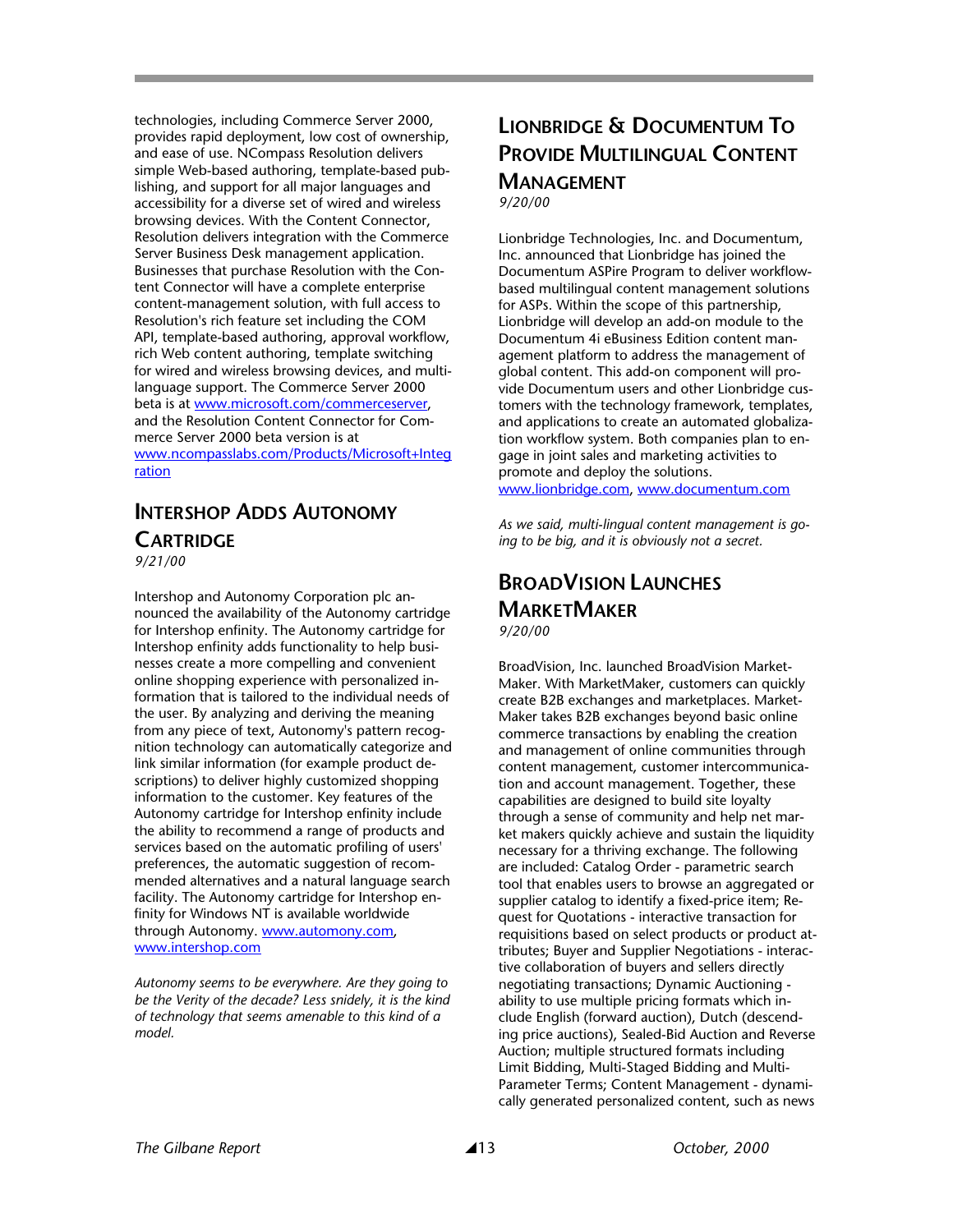feeds, event notices and public interest groups; Community Interaction System - threaded discussion groups; Account Management - Web-based account management templates to accommodate CSR or self-service models. Also, buyers and suppliers can add new product entries and buy products from a common aggregated marketplace catalog or supplier-managed catalog. BroadVision MarketMaker will be made generally available on the HP-UX and Sun Solaris operating systems September 29, 2000. www.broadvision.com.

## **DAVINCI LAUNCHES TRINITY 3.0**

*9/20/00* 

Davinci Technologies Inc., launched Trinity 3.0, an upgraded version of its software that enables wireless carriers worldwide to rapidly develop and deploy robust, scalable vertical market applications. Trinity provides value added applications and a framework for wireless and web-based solutions that run on any carrier network and can be used on any browser-enabled or SMS device. Shipping immediately, Trinity 3.0 is the latest version of Davinci's carrier-grade software. The product's base functionality is a device-independent transactional XML application server coupled with a set of industry-targeted business modules and componentbased legacy system connectors. Trinity 3.0 enables wireless carriers worldwide to provide customer care to the web-enabled devices of their clients' choice. By accessing the WAP gateway and using this standard for communication Trinity allows carriers' subscribers to manage their accounts how, when and where they choose. Technical advancements to Trinity 3.0 include: Updates to the functionality of the XML server component that allow Trinity 3.0 to optimize data convergence; the ability to converge multiple bills, for example, into one view and to query bill components separately for customized information; a Cache Engine; increased performance and scalability; and enhanced reporting capabilities. www.davincitech.com

#### **IPTC ISSUES NITF VERSION 2.5**  *9/20/00*

NITF is an XML-based DTD designed for the markup and delivery of news content in a variety of ways, including print, wireless devices and the Web. It was developed by the International Press Telecommunications Council, an international consortium of news providers, and the Newspaper Association of America, Reston, VA. The standards groups first released NITF in spring 1999, and an NITF Maintenance Committee has made a number of improvements since then. NITF and NewsML. Both the NITF and the NewsML wrapper can be

stand alone but may also be used in a complimentary manner as NITF objects can be moved within and managed by NewsML in a multimedia environment. NewsML Version final is expected to be released next month. Among the changes: Clarification of language and time elements; Deprecation or removal of several unneeded HTML elements; Addition of an alternate code element (<alt-code>), for reference to an internal or external controlled vocabulary as a way of identifying a company, organization or person, among other things. A new website contains extensive material on the revised DTD, including a tutorial, dynamic documentation, links to discussion forums and of course the DTD itself (with or without documentation). Also posted is a link to the IPTC's Subject Code list, for identifying the content of news material in any media. An updated version of the News Industry Text Format is now posted at www.nitf.org.

## **EBUSINESS TECHNOLOGIES & SCREAMINGMEDIA ANNOUNCE ALLIANCE**

*9/20/00* 

eBusiness Technologies and ScreamingMedia announced a joint technology alliance. Under the terms of the agreement, the companies will integrate eBusiness Technologies' workflow and Web content management solutions and ScreamingMedia's SiteWare technology platform for the aggregation and distribution of real-time digital content. The companies will also enter into joint sales and marketing activities. The partnership will bring customized content to portals and corporate intranets by allowing ScreamingMedia's live news feeds to be incorporated dynamically into customers' web sites. Select content offered through SiteWare can be routed through eBusiness Technologies' content management tools and published side-by-side with articles submitted by other content contributors. Because news article selection is integrated with inhouse content creation, the overall publishing process is streamlined and editorial review time is decreased. www.screamingmedia.com, www.ebt.com

## **VIGNETTE & ARTESIA ANNOUNCE BROADBAND PORTAL SOLUTION FOR MEDIA & ENTERTAINMENT** *9/19/00*

Vignette Corp. and Artesia Technologies announced that the two companies will create a combined e-business solution based on the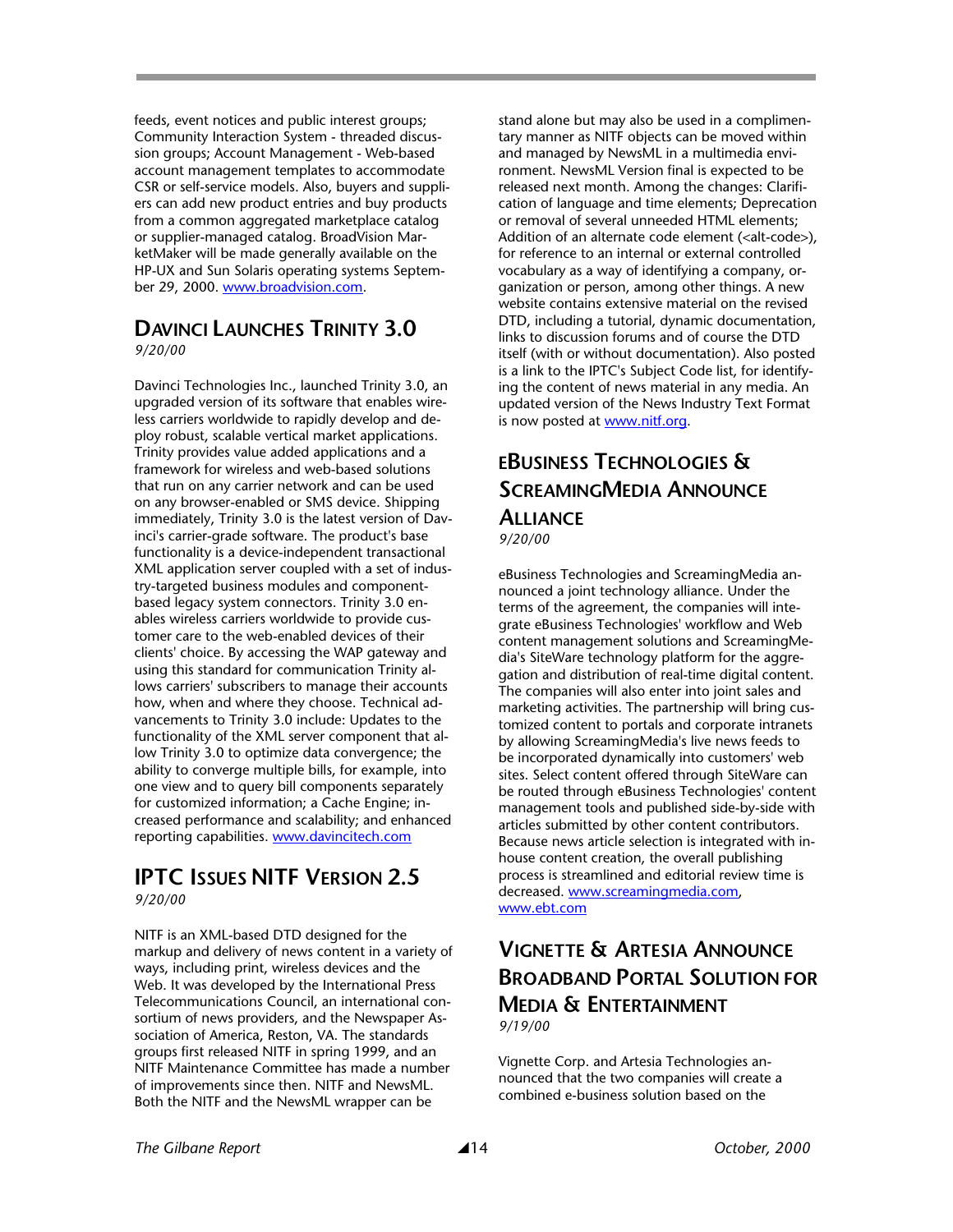Vignette V/5 eBusiness Application Platform that streamlines rich media content management for the Media and Entertainment (M&E) industry. The combined Vignette and Artesia solution allows companies to implement streamlined processes for creating and managing rich-media that produces content once – for targeted delivery in various formats over multiple channels, including broadband, wireless, personal computers and interactive settop boxes. Together the two companies are simplifying the inherent complexities in converting, managing and delivering rich media content over multiple channels. Vignette and Artesia are enabling companies in the M&E industry to adopt new, Internet-based business practices while continuing to support traditional distribution channels. The integrated solution enables the easy repurposing of new and existing content for publishing over multiple channels to multiple devices – allowing M&E companies to develop strategies for delivering content to various customers while maintaining high standards of quality and consistency. This combined approach to content management will also enable organizations to create virtual supply chains, with both their creative and trading partners, in which digital assets are rendered readily and securely available for further use or augmentation. Vignette and Artesia will provide their software solution using Sun Enterprise servers. The companies will also support Java and XML. General availability for the jointly developed integration package is slated for fall 2000. Pricing information may be obtained through Vignette and Artesia. www.vignette.com, www.artesiatech.com

*This is an interesting alliance and illustrates the complicated nature of the content management market. See our main article this month.* 

## **NEXTPAGE ENABLES PEER-TO-PEER (P2P) CONTENT NETWORKING FOR E-BUSINESS** *9/19/00*

NextPage, Inc. announced that it is shipping the NXT 3 e-Content Platform to deliver peer-to-peer Content Networking for e-businesses. The technology creates a secure network, called a Content Network, where users can manage, access and exchange content across distributed servers on intranets, extranets and the Internet to enhance ebusiness relationships. The Content Network is accessed through a Web browser and viewed as if the information existed in a single location. NXT 3 eliminates traditional barriers of intranets, extranets and the Internet by providing users a single point of access to information from dispersed sources and different data types, such as XML, HTML,

Microsoft Office, Adobe PDF files and database repositories. Once these sources are linked together in a P2P Content Network, they become a single, virtual repository. With NXT 3, content no longer needs to be pushed around the Internet or centralized on an intranet or extranet server to be accessed. Content can be created and maintained in its original location by its original author. Users can search, navigate, categorize and personalize information in their Content Network in real time. NextPage P2P Content Networking solutions are targeted at corporations that have large quantities of distributed content in different formats. NXT 3 can scale to tens of thousands of concurrent users and handle multi-gigabytes of information, while still providing secure, personalized information based on an individual user's needs. www.nextpage.com

*Dave Winer has flipped on this; so don't feel stupid if you aren't quite sure what to make of P2P.* We *are not sure, but currently think it describes part of the way we will all work in the not-to-distant future. We don't know what the market is however.* 

#### **MAGAZINECONTENT TO SYNDICATE MAGAZINE CONTENT** *9/19/00*

MagazineContent AG announced that it has established a U.S. office that will offer American publishers a safe and effective way to maximize the potential of their editorial product over the Internet. MagazineContent offers U.S. publishers the opportunity to extend their brands' reach and achieve significant penetration into the Englishspeaking markets in Europe, Asia and Latin America. Under its business model, publishers license the content from their publications to Magazine-Content, which in turn syndicates it to Internet sites and corporate Intranets around the world. MagazineContent is an international content syndication company specializing in magazines. It receives complete editorial content offline and automatically converts it from any format into XML, allowing Web masters to quickly integrate content into their sites. By providing editorial information instead of news, the service offers content that has a greater lifespan and subject-specific focus. As part of its free marketing and subscription-generating service, MagazineContent drives end-users right to the publications' respective subscription pages by direct link so that publishers realize full-value subscriptions for their magazines. MagazineContent is currently syndicating content in English and German, with rollouts in Spanish, Italian, French and Japanese planned within the near future. www.magazinecontent.com.

*The Gilbane Report* \15 *October, 2000*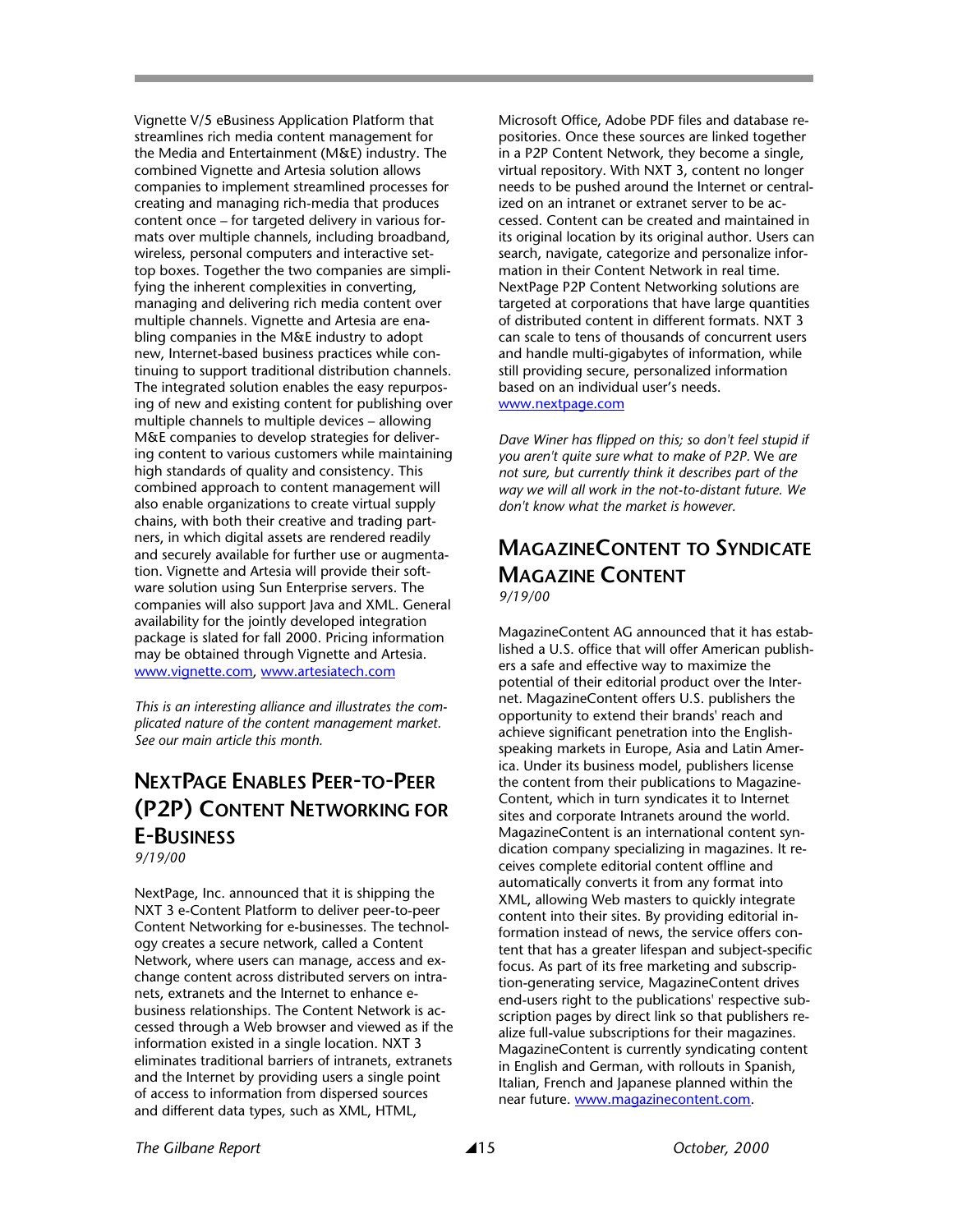## **SAQQARA RELEASES PRODUCTSERVER 3.0**

*9/18/00* 

SAQQARA Systems, Inc. introduced SAQQARA ProductServer 3.0 and ProductServer 3.0 Multilanguage Edition, adding increased functionality and flexibility to the SAQQARA product content management solution and Step Search technology. ProductServer 3.0 offers customers both parametric and text-based search capabilities, product content personalization, menu navigation and XML support to improve product content management and to enhance the buying experience. In addition, the Multi-language Edition of ProductServer 3.0 allows the customer to maintain and present their product content in multiple languages. Through SAQQARA's search and find technology, Product-Server 3.0 provides buyers advanced search capabilities that allows them to quickly and easily find the products they are looking for through either a text based search or though a parametric Step Search. Additionally, buyers can now benefit from custom views of the catalog using a profile-driven content filter, displaying only the products that are applicable. The buyers' experience is further enhanced through a new menu navigation functionality that allows drill down searches through a category hierarchy to find the appropriate product grouping. In addition to ProductServer 3.0's search capabilities, the Multi-language Edition gives customers the ability to take advantage of a complete product content solution that includes language support for major European and Asian languages and out of the box presentation support for English, French, German, Italian, Japanese and Spanish. ProductServer 3.0 Multi-language Edition allows buyers to view both product content and page presentation in the language of their choice. ProductServer 3.0 and ProductServer 3.0 Multilanguage Edition will be available September 29, 2000 for Microsoft Windows NT 4.0 and Windows 2000 operating systems and will be available for UNIX operating systems in the fourth quarter, 2000. Both Editions are available directly from SAQQARA Systems or through resellers. Pricing for ProductServer 3.0 starts at \$95,000. Pricing for ProductServer 3.0 Multi-language Edition is an additional \$35,000. www.saqqara.com.

#### **MERCADO & CARDONET TEAM ON E-CATALOGS** *9/14/00*

Mercado Software Inc. announced a technology partnership with Cardonet, Inc. The combined solution, which couples Cardonet's online catalog

content management system with Mercado Software's search improves the performance of B2B e-Commerce sites. Together, the two solutions address common difficulties found in complex e-Catalog environments: finding and comparing items across multiple suppliers; uniting different catalog schemas into a single view; efficiently structuring and managing catalog content in a streamlined, automated fashion; and maintaining catalogs with up-to-date information as they grow and change. Cardonet's enterprise-level software suite streamlines the process of e-Catalog content aggregation and normalization. It automatically publishes disparate data from multiple sources such as text files, relational databases, ERP and legacy systems into XML, and it automates the process of data cleansing, categorization and integration to the market maker's master catalog. Cardonet's solution can be used to aggregate catalog content for any industry, allowing customers to control content evolution as their e-Marketplaces evolve. Mercado's IntuiFind search solution complements these features, providing a highly scalable solution for catalogs that aggregate products across multiple vendors' databases. Built from the ground up to search content-rich e-Catalogs, Mercado Software's IntuiFind produces consistently relevant e-Catalog search results. www.mercado.com, www.cardonet.com

## **GENE EXPRESSION MARKUP LANGUAGE (GEML) NOW AVAILABLE**

*9/14/00* 

Rosetta Inpharmatics, Inc. announced the availability of a new file format, called Gene Expression Markup Language (GEML), to facilitate the interchange of data from DNA chip and other gene expression technologies into a consistent format for more efficient and extensive data analysis. GEML was developed by Rosetta Inpharmatics in an effort to accommodate the growing market need for researchers to have a consistent gene expression data format to use in analyzing data from the growing number of available gene expression technologies. Detailed information on the benefits of GEML and how to use the GEML format is available at www.rii.com/geml. GEML is an XML-based data file format that operates independently of any specific database schema. GEML supports data from various gene expression platforms including Affymetrix, Agilent, Incyte, Molecular Dynamics, 1 color or 2-color fluorescent labeling and scanning, nylon filters, and other data formats. GEML also tracks which data format was used, and with this knowledge enables normalization, integration, and comparison of data across technologies. As part of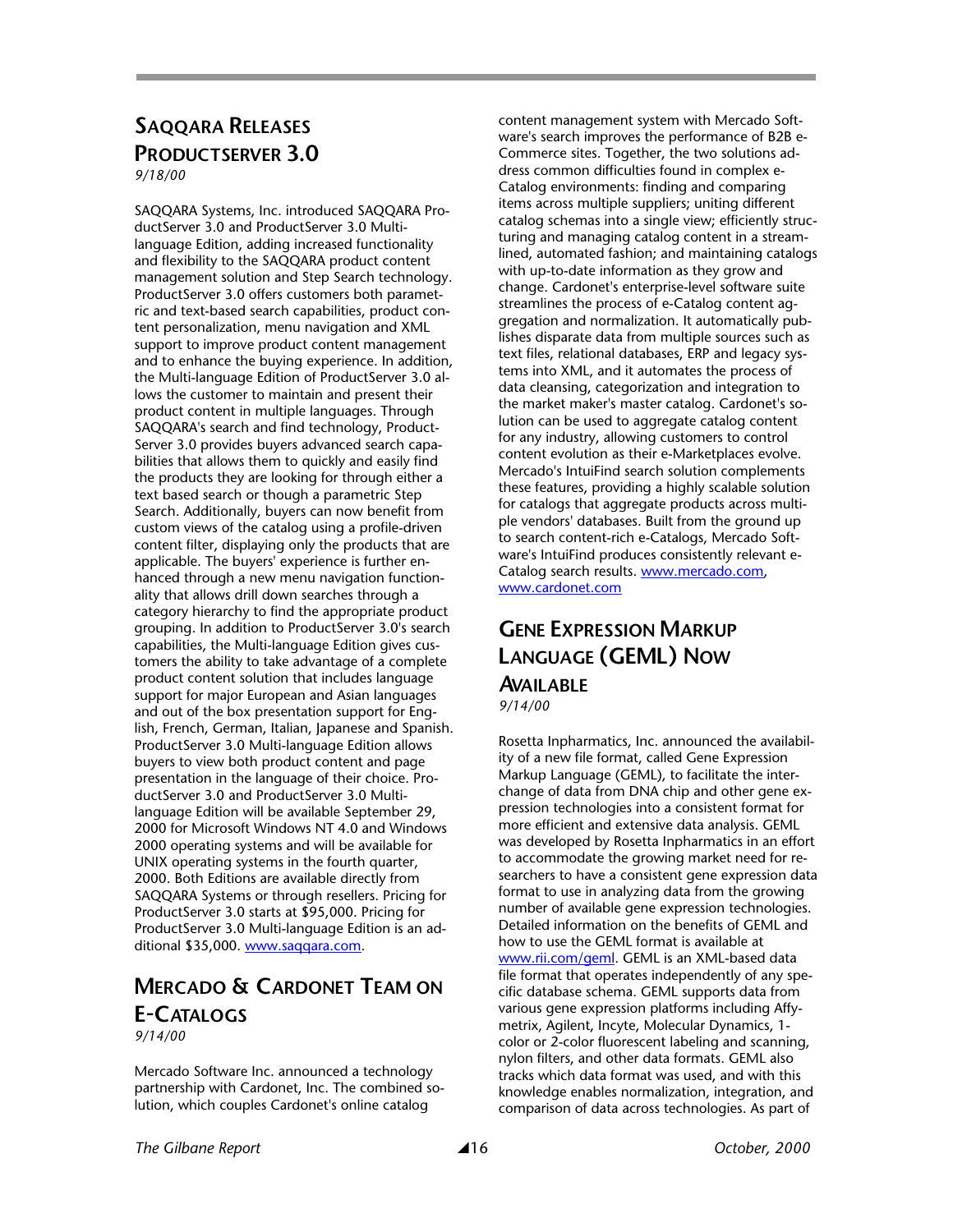Rosetta's efforts to encourage this potential industry standard for gene expression data, Rosetta intends to offer users of GEML additional tools for viewing and analysis of genomic data in GEML format. This will enable genomic researchers to publish and analyze data using any tools that support the GEML format. Rosetta intends to pursue future enhancements with input from collaborators in the GEML community, and intends to work with its GEML collaborators to propose this data format as a standard to the Object Management Group (OMG) in November. www.rii.com

## **IBM ANNOUNCES AGREEMENT WITH EXTRICITY**

*9/13/00* 

IBM announced an agreement with Extricity Inc. wherein IBM will license and integrate the Extricity B2B software platform with the next version of IBM's WebSphere Business-to-Business Integrator. As a result of this agreement, the enhanced product will help companies and electronic marketplaces automate the flow of information and business processes among groups of businesses on the Internet, saving time, money and improving competitiveness and responsiveness. IBM will license the Extricity B2B software platform as an integrated component of the WebSphere BtoB Integrator. The Extricity B2B software platform allows companies to automate the flow of information among groups of businesses by integrating and extending applications and business processes to work with those of their partners. The inclusion of Extricity's technology in WebSphere BtoB Integrator will help customers to easily build B2B business process management solutions that will span functional and organizational boundaries. This integration further complements the IBM, Ariba and i2 alliance by providing an integration platform with additional B2B process management capabilities. This agreement will help traditional companies extend their supply chain for proactive process management between enterprises and help emarketplaces facilitate buying and selling among industry consortiums.

www.ibm.com/software/websphere/, www.extricity.com

## **WEBCOLLAGE ANNOUNCES SYNDICATOR**

*9/12/00* 

WebCollage unveiled WebCollage Syndicator, a software solution that lets companies expand their reach and interact with users not only on their own sites but wherever they are on the Web. Designed

to ensure rapid time to market for premium partnerships, Syndicator lets e-businesses package live and complete Web-based business applications as "e-services," then syndicates them by placing them directly on partner Web sites. With WebCollage Syndicator companies can define e-services that capture their entire Web experience. Business partners can then exchange and incorporate all the relevant e-services that their users need to complete specific tasks into one place. WebCollage Syndicator replaces today's phenomenon of sending users to other sites in order to access services and applications by bringing these applications to where users already are. WebCollage Syndicator applies dynamic Web site integration. When users visit a Web site, it pulls and "blends" syndicated eservices into the pages presented to users. Any Web page that is fused together dynamically from multiple sources would still appear to users as a single uniform page. WebCollage Syndicator's unique capabilities then enable users to carry out complete Web transactions from multiple sources without leaving the site they are at. Other Web integration approaches, often using XML, focus on data exchange but do not address the sharing of an application's user interface and Web experience. Companies can spend months re-building a partner application's user experience into their own site, slowing time to market. Syndicator, using WebCollage's Web Services Markup Language (WSML) technology, is designed specifically to overcome these limitations. It powers the syndication of complete e-services to multiple partner sites while maintaining the user experience and without requiring the partners to install any software. WebCollage Syndicator is available from WebCollage, Inc. The license fee for the Syndicator software is based on the number of partners served with e-services. Pricing starts at \$50,000. www.webcollage.com

## **EXCALIBUR ANNOUNCES XML-BASED STAND-ALONE VIDEO LOGGER** *9/12/00*

Excalibur Technologies announced an XML-based video logger, Screening Room Capture. The scaleable, standards-based video logger will be available as a stand-alone product or as part of Excalibur's Screening Room product for end-to-end capture, encoding, indexing, management and repurposing of video content. Screening Room Capture extracts visual and textual metadata from analog or digital video by controlling multiple subsystems for closed-captioned text extraction, voice-to-text servers, video analysis, manual annotation, device control, and timecode management.

*The Gilbane Report* \17 *October, 2000*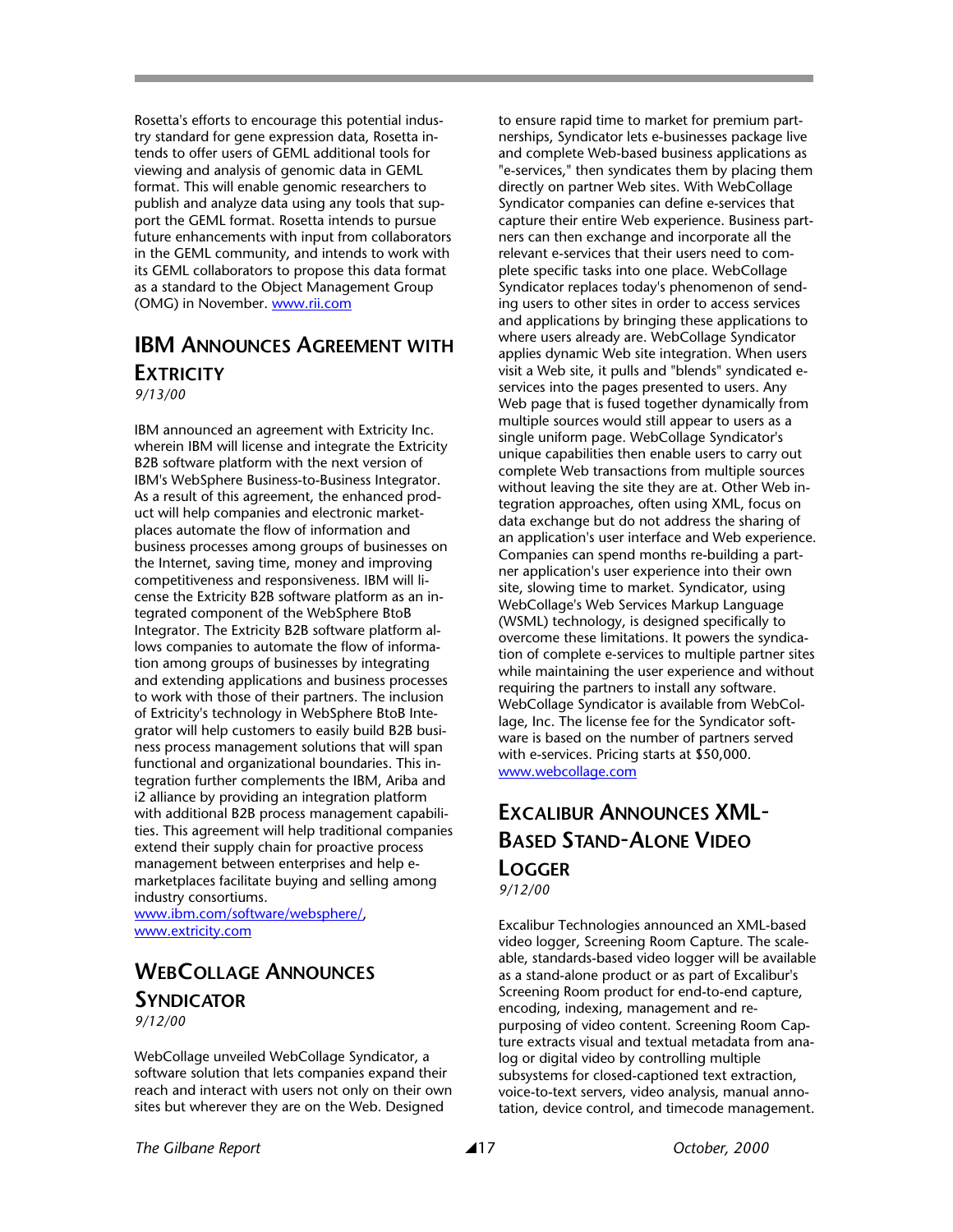The product can control multiple video encoders no matter where they reside, enabling parallel, multiple format, simultaneous encoding. Due to its distributable nature, video logging capabilities and subsystems can now be scaled across as many computers as necessary. By encapsulating all metadata into XML, Screening Room Capture allows the easy integration of video logging into many other systems, such as an existing digital asset management or media asset management solution, or third party database. Screening Room Capture, when combined with Screening Room 2.2, provides a complete end-to-end system for video content management. Excalibur Screening Room is a fully integrated, modular system that gives any enterprise power to intelligently capture, manage, re-use and publish video content. www.excalib.com.

## **COMMERCE ONE ANNOUNCES NETWORK TO DRIVE CONTENT CREATION, DELIVERY & MANAGEMENT**

*9/12/00* 

Commerce One, Inc. announced plans to develop a global content network to deliver high-quality content to Commerce One-powered emarketplaces, buyers and suppliers across multiple industries worldwide. Final terms are expected to be reached, and definitive documents are expected to be executed, in the fourth quarter of 2000. The network will be based on the Commerce One Content Refinery technology infrastructure and will also include: Commerce One certified content processing partners authorized to deliver content development and processing capabilities in specific regions and industries; Pre-packaged content libraries, delivered through syndication arrangements via Commerce Ones Global Trading Web; and Published content interoperability standards to enable easy content syndication. The foundation of the global content network is the Commerce One Content Refinery solution, a set of software applications, services and methodologies that enable emarketplaces and content development operations to create, integrate, enhance and maintain catalogs. The Content Refinery solution also enables the syndication and re-use of catalogs across multiple e-marketplaces, via the Global Trading Web. By tapping into pre-built content, the solution can offer reduced time-to-market and lower content cost for e-marketplace operators. The Commerce One Content Refinery solution is currently in limited release, with general availability scheduled for the fourth quarter of 2000. www.commerceone.com

## **ALTEREGO & INTERWOVEN FORM ALLIANCE TO DELIVER WIRELESS CONTENT** *9/12/00*

Interwoven, Inc. and AlterEgo Networks, Inc. announced a strategic alliance to deliver an integrated solution that will allow their joint customers to create, adapt and publish enterprise Web content to wireless devices such as Web-enabled phones, personal digital assistants (PDAs), or pagers. In conjunction with the partnership, Interwoven also has announced that it will make a minority investment in AlterEgo. Under the terms of the agreement, Interwoven and AlterEgo will integrate elements of AlterEgo's adaptation technology with Interwoven's content management system in order to optimize delivery of "intelligent" wireless Web content. The integrated solution is expected to ship in Q1 2001. Together, Interwoven and AlterEgo are working to ensure that companies can effectively extend their Web content to customers, partners and employees, who choose to access information via Web-enabled phones or PDAs. Interwoven TeamSite software and XML-based TeamSite Templating, which allows content to easily be re-purposed for wireless devices will be integrated with AlterEgo's device adaptation and delivery network. Together, AlterEgo and Interwoven technology will determine the required data and representation format for each type of wireless access device. Once these transformation rules are defined, they will be published to AlterEgo's highperformance, scalable Adaptive Network, which then delivers the transformed content to mobile devices. This will allow businesses to provide consistent, timely, relevant content to employees and customers who access corporate networks through wireless devices in addition to through computers. www.aego.com, www.interwoven.com

## **WEBMETHODS INTRODUCES WEBMETHODS FOR TRADING NETWORKS** *9/11/00*

webMethods, Inc. unveiled webMethods for Trading Networks, a software package that will provide Global 2000 companies and B2B marketplaces with a packaged infrastructure for building, managing and analyzing B2B trading networks. With web-Methods for Trading Networks, organizations now have a point-and-click solution for profiling partner interactions, defining document exchange, and establishing business process rules between companies. In addition, this product offers operational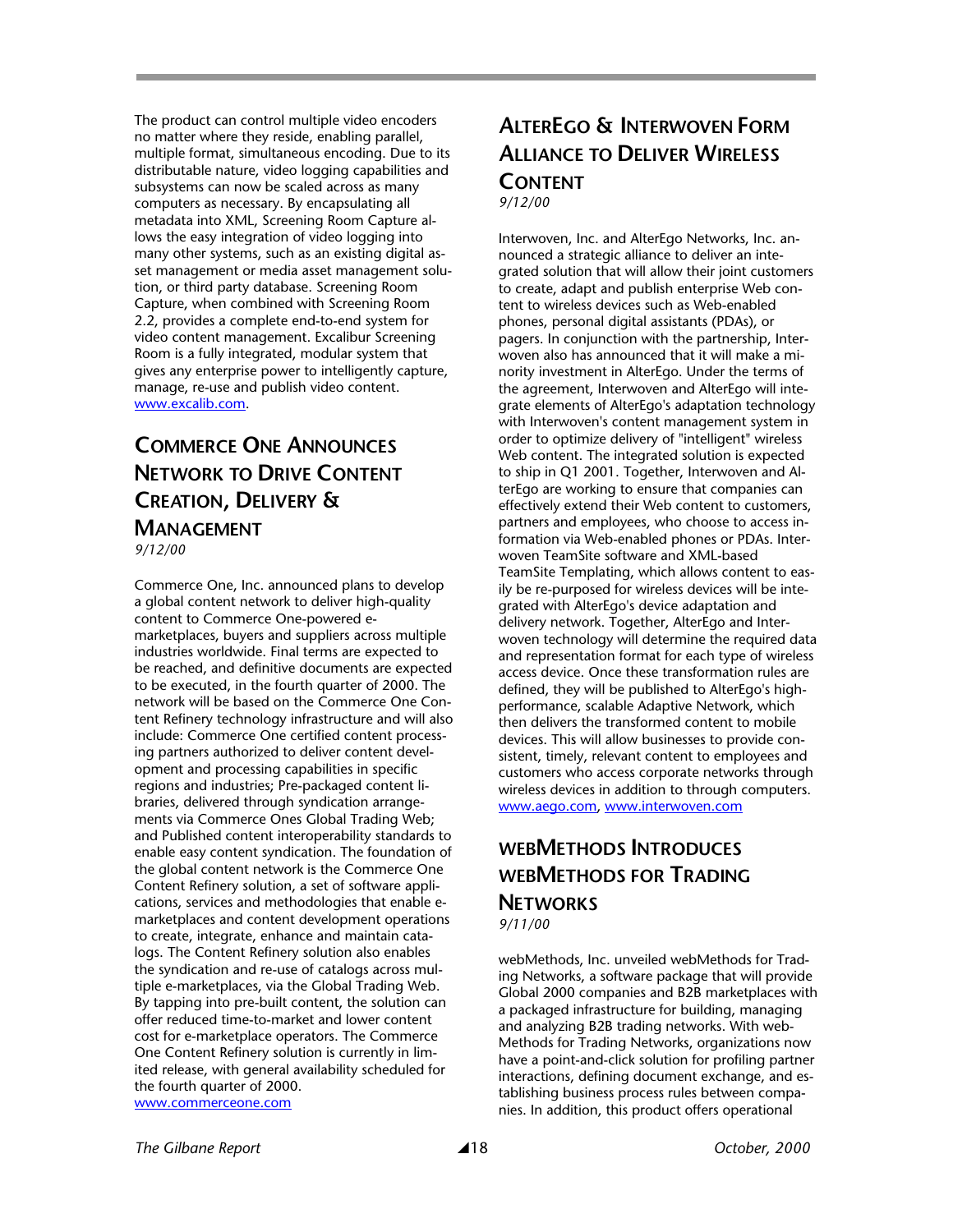and business-level views of the flow of information through the network, allowing companies to understand the business impact and R.O.I. of their entire range of B2Bi initiatives. webMethods for Trading Networks bundles a configurable trading network infrastructure with graphical monitoring, management and analysis tools. With streamlined profiling capabilities and robust operational management tools to maintain the health of the network, webMethods for Trading Networks enables integration of trading partners regardless of their level of technological sophistication. Additionally, webMethods for Trading Networks offers visibility into an organization's trading network processes and adds intelligence to their B2B initiatives through sophisticated data analysis. webMethods for Trading Networks is priced on a per CPU basis with prices starting at \$350,000 and will be generally available at the end of September. www.webMethods.com

#### **COMMERCE ONE & PROGRESS PARTNER ON MARKETSITE PORTAL** *9/11/00*

Progress Software Corporation and Commerce One, Inc. announced that Commerce One has selected Progress SonicMQ E-Business Messaging server for Commerce One's MarketSite Portal Solution. SonicMQ provides a scalable and reliable transport for the exchange of business-critical information over the Internet, which helps companies move global trade to the Web. Messages, which can range from simple purchase orders to complex CAD documents, may be instantly and securely delivered over the Internet by using sophisticated routing algorithms to determine the fastest delivery path and ensure high system availability. As new trading partners or communities are added to the Commerce One Global Trading Web, an extensive worldwide B2B trading community, the SonicMQ-based infrastructure provides access to all new destinations without requiring any local configuration or application changes. MarketSite Portal Solution allows corporations and Internet market makers to build open electronic marketplaces and link them to the Commerce One Global Trading Web. This set of products and services enables real-time, interactive transactions between trading partners, suppliers, service providers and market makers. Through the use of SonicMQ and an XML-based transaction infrastructure, valueadded business services such as auctions, content management, payment services and logistics can be rapidly deployed and leveraged on emarketplaces. www.commerceone.com, www.progress.com

## **GLOBAL COMMERCE INITIATIVE TO ADOPT EBXML**

*9/11/00* 

Members of the Global Commerce Initiative (GCI) announced plans to use ebXML as the backbone of their new data exchange standard for business-tobusiness trade in the consumer goods industry. ebXML, an initiative of the United Nations CEFACT and OASIS, will provide the technical infrastructure for the Global Commerce Internet Protocol, a set of recommendations governing the management of data for Internet communication and other B2B interactions. GCI members include 40 major manufacturers and retailers as well as eight trade associations, which in total represent 850,000 companies around the world. Exchanges such as Transora, the WorldWide Retail Exchange, Global-NetXchange, and CPGmarket.com are taking active roles in the GCI development. EAN and the UCC have made a major contribution to GCI's effort to quickly standardize Internet trading in the consumer products industry with the first in a series of electronic commerce standards. In order to support the GCI Internet Protocol, the UCC and EAN undertook to provide GCI with a series of electronic commerce standards for the following processes: Item Synchronization, Party, Simple Purchase Order and Dispatch (Advance Ship Notice). This project encompassed the creation of business models, global data dictionaries, and XML schemas. GCI proof-of-concept trials are underway and the organization plans to demonstrate its protocol at the upcoming ebXML meeting in Tokyo, November 6, 2000. www.ebXML.org

## **W3C ADVANCES XML BASE SPEC, RELEASES CANONICAL XML & DOM LEVEL 3 DRAFTS** *9/8/00*

W3C announced the advancement of the XML Base specification to Candidate Recommendation status. The document describes a mechanism for providing base URI services to XLink and to other XML applications benefiting from control over relative URIs. The Candidate Recommendation period ends 8 December, 2000, when the XML Linking Working Group expects to deliver proof of use of XML Base in new specifications, and a report of successful XML Base implementations in applications based on them. Implementors are invited to contact the Working Group chairs to participate. Comments may be sent to the public mailing list www-xml-linking-comments@w3.org. Also, the fourth Working Draft of Canonical XML Version 1.0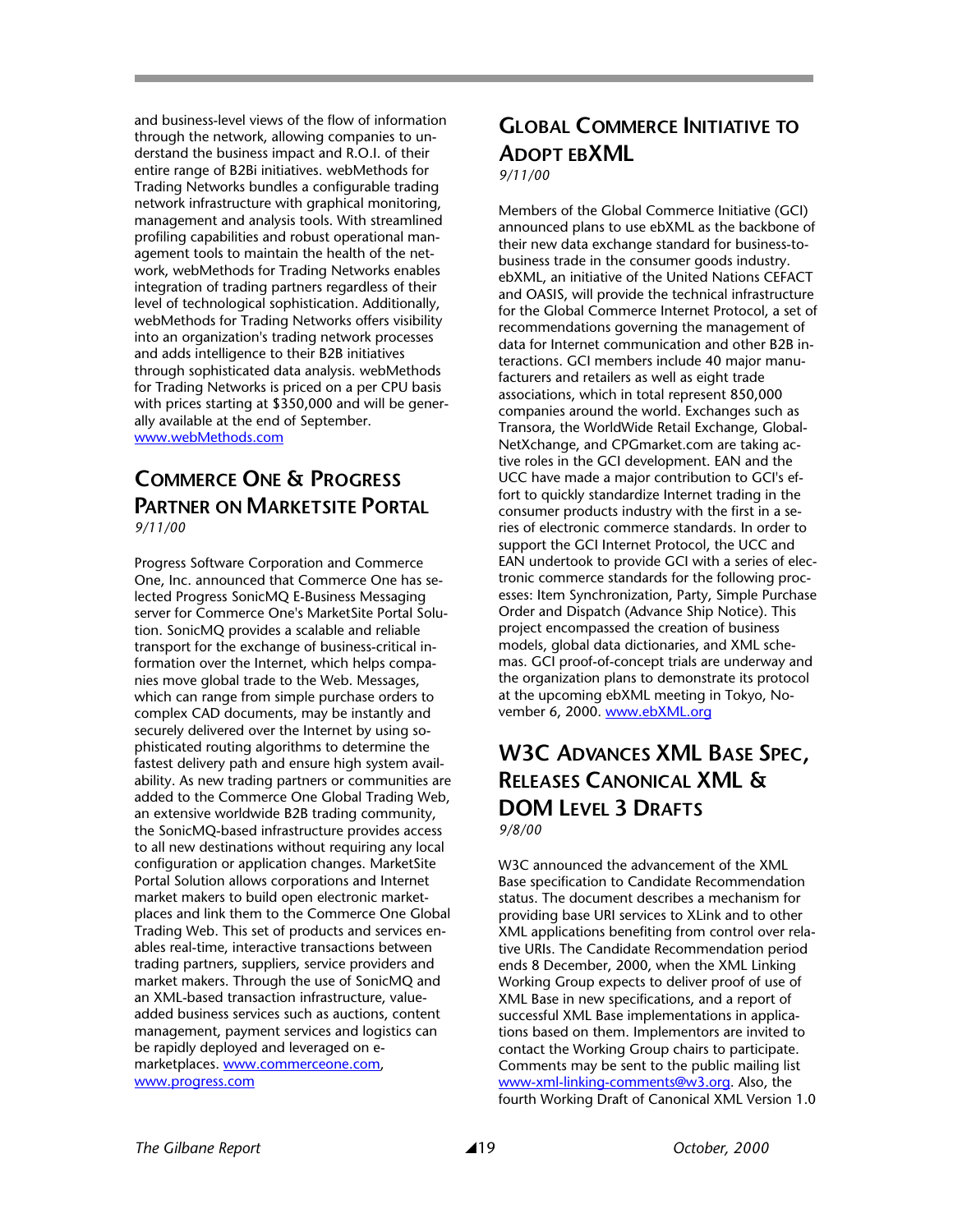has been released, addressing comments received during Last Call that ended 28 July. It is the goal of this specification to establish a method for determining whether two documents are identical, or whether an application has not changed a document, except for transformations permitted by XML 1.0 and Namespaces in XML. Please send comments to the editor with a cc: to the public mailing list w3c-ietf-xmldsig@w3.org. The DOM Working Group has published the first public Working Drafts of the Document Object Model (DOM) Level 3. The DOM is a platform- and languageneutral interface that allows programs and scripts to dynamically access and update the content, structure, and style of documents. Comments are invited on the public mailing list wwwdom@w3.org, www.w3c.org

#### **OPTIKA & WEBMETHODS PARTNER** *9/7/00*

Optika Inc. and webMethods, Inc. announced a partnership to enhance Optika's web collaboration and resolution offerings. Optika will use webMethods' end-to-end B2Bi Solutions to build the Acorde XML Gateway, a conduit for dynamic exchange of B2B transaction information. Through this partnership, Optika will leverage the open architecture of webMethods B2Bi solutions to create an XML gateway that allows real-time direct exchange of transaction information between disparate systems both internal and external to the organization, facilitating quick and efficient resolution of B2B transaction discrepancies. webMethods has relationships with B2B software providers and offers pre-built adapters to their systems – the same systems that Optika's existing and potential customers use to operate their businesses. Through this partnership, Optika and webMethods will pursue joint sales and marketing opportunities with both new and existing clients in a wide variety of industries. www.webMethods.com, www.optika.com

## **THIRTY-SIX COMPANIES ANNOUNCE UDDI PROJECT**

*9/6/00* 

A broad coalition of business and technology companies announced the Universal Description, Discovery and Integration (UDDI) Project, a crossindustry initiative designed to accelerate and broaden B2B integration and commerce on the Internet. American Express Co., Andersen Consulting, Ariba Inc., Bowstreet, Cargill Inc., Clarus Corp., Commerce One Inc., CommerceQuest Inc., Compaq Computer Corp., CrossWorlds Software Inc., Dell Computer Corp., Descartes, Extricity

Software Inc., Fujitsu Ltd., Great Plains, i2, IBM Corp., Internet Capital Group, Loudcloud Inc., match21, Merrill Lynch & Co. Inc., Microsoft Corp., NEON, Nortel Networks Corp., NTT Communications Corp., Rational Software Corp., Real-Names Corp., Sabre Holdings Corp., SAP AG, Sun Microsystems Inc., TIBCO Software Inc., Ventro Corp., Versata Inc., VeriSign, VerticalNet Inc. and webMethods Inc. are among the first to endorse and collaborate on UDDI. Growth of B2B commerce on the Internet faces challenges in scaling to universal adoption due to the multitude of technologies and standards used by businesses and emarketplaces. UDDI will address these challenges by providing two things: First, UDDI defines a platform-neutral set of specifications to enable businesses to describe themselves and indicate their preferred means of conducting e-commerce transactions. Second, UDDI includes the shared operation of a globally distributed UDDI Business Registry. Through the UDDI Business Registry, companies publish information describing how they conduct commerce and search for other businesses that provide the capabilities, Web services or products they need. The goal of the UDDI Project is to offer the basic infrastructure for dynamic, automated integration of all e-commerce transactions and Web services. Similar to the impact HTML had for consumers on the Internet by providing a common Web site publishing format that fueled the Internet explosion, UDDI aims to make business-to-business commerce adoption universal by providing businesses with a common mechanism to publish Web services on the Internet. The UDDI Project is an open industry initiative in which any organization can participate and implement the specifications. The specifications build on core Internet standards – including TCP/IP, HTML and XML – and are independent of any underlying platform, language, object model, business application or marketplace. It is the intention of the UDDI members to transition the specifications to an industry standards body in the next 18 months. The open draft of the UDDI specification can be found at www.uddi.org. The final specification will be available shortly after public comments and feedback are incorporated. The UDDI Business Registry provides an implementation of the UDDI specification. Any company can access the registry on the Internet, enter the description of its business, reach a UDDI site, or search through all business services listed in the UDDI registry. There is no cost to access information in the registry. Although based on XML, the registry can also describe services implemented using HTML, Java, CORBA, Microsoft Windows DNA, or any other type of programming model or language. The registry is implemented as a Web service and thus can be discovered, integrated and programmatically invoked using XML like any other Web service. Beta implementations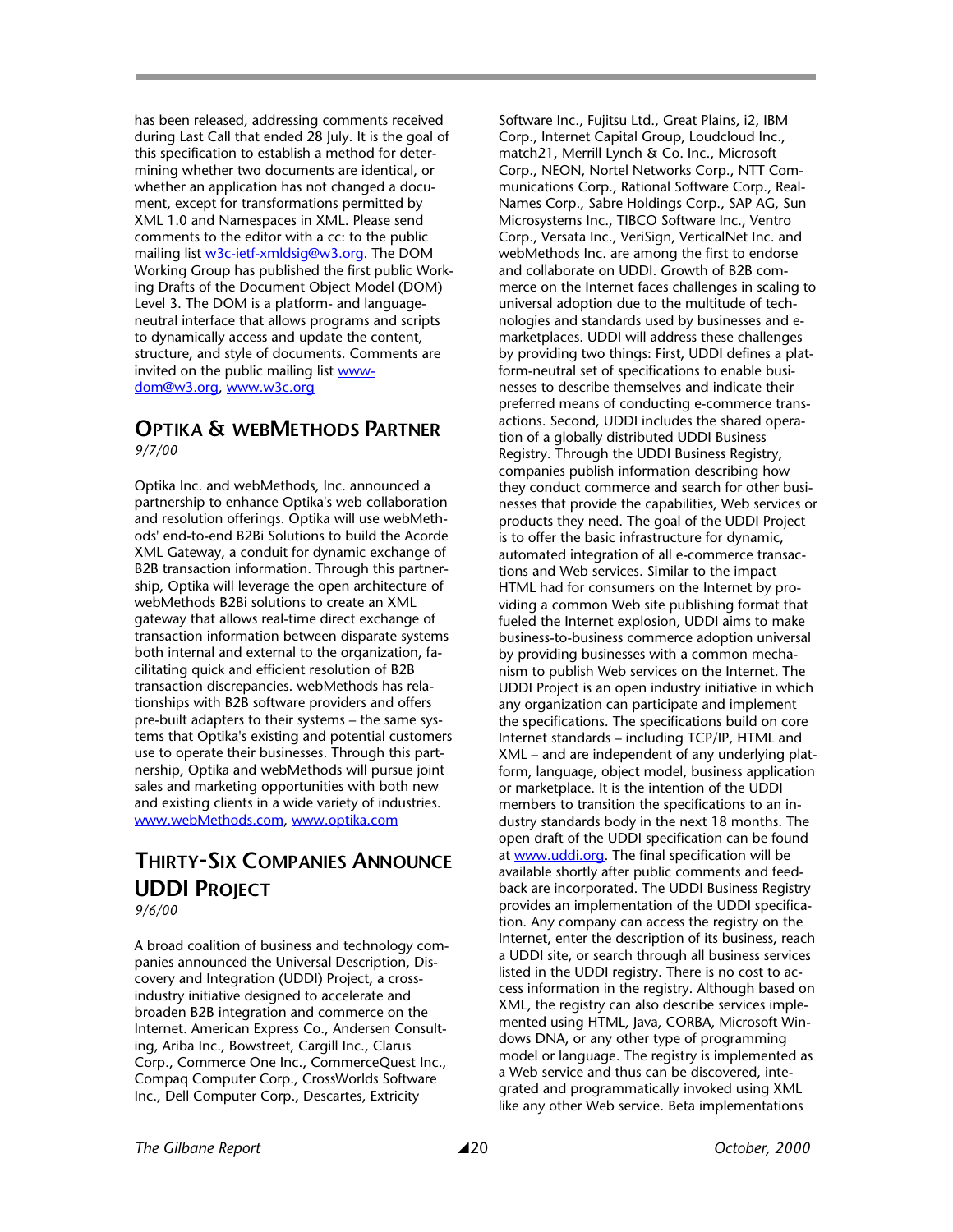of the UDDI Business Registry will be available from Ariba, IBM and Microsoft within 30 days. These implementations will interoperate with each other, ensuring that information registered at one site is shared with all other operator registries. Other interoperable implementations are expected in the future. www.uddi.org

## **DOCUMENTUM TO FACILITATE SECURE GLOBAL SHARING & CENTRALIZED PRINT CONTROL** *9/6/00*

Documentum announced enhancements to Doc-Control Manager (DCM), a controlled content services option for their content management platform, Documentum 4i eBusiness Edition. Specifically, the enhancements to DCM ensure the authenticity of electronic content and the integrity of business processes associated with content creation, validation and approval, management, and distribution – key requirements in meeting the compliance demands of securities regulations, food and drug regulations, environmental agencies, patent regulations, and international quality standards. Typical controlled content expedited with the product include standard operating procedures (SOPs), specification sheets, Material Safety Data Sheets (MSDSs), and engineering change notices (ECNs). Companies can now provide secured access to the most current versions of controlled content at any specified location. This is achieved using a defined change management process to assure the content is always reviewed and approved by the appropriate personnel. The solution also ensures that content release is always a consistent, tightly managed, and documented process. In addition, DCM will now integrate with Documentum's Content Authentication Services, another add-on to 4i eBusiness Edition, to support electronic signatures and generate detailed audit trails for the creation, modification and approval of controlled content. The new product also provides centralized print control functionality, like restricting printing, tracking printed copies, and enabling recall of printed copies. www.documentum.com

## **BROADVISION, H&Q ASIA PACIFIC, ACCESS, CTC, & ITOCHU TO DELIVER B2B WIRELESS APPS** *9/5/00*

BroadVision and H&Q Asia Pacific announced the formation of a new company, a Business Services Provider (BSP) to deliver B2B mobile commerce (m-commerce) services to the worldwide wireless market. The joint venture is the first initiative to integrate the explosive wireless market with the global enterprise B2B market. The new company will develop and rapidly deliver a new generation of "small but smart" e-business applications and services that will integrate an enterprise with its mobile workforce and its mobile business endusers. The new company is a joint venture between BroadVision, H&Q Asia Pacific, ACCESS Co. Ltd., a supplier of browser technology for non-PC devices, including NTT DoCoMo's i-mode phones, and ITOCHU TECHNO-SCIENCE Corporation (CTC), a system integrator and services company, and ITOCHU Corporation, the global company that promotes positive business development in the B2B and wireless fields. The venture will base its offerings on BroadVision One-To-One e-business applications and the company's next-generation XML content management and XSL device-independent rendering technologies. The new company, tentatively named B-Mobile Corporation is slated to be established October 1, 2000 to provide a service for Internet-based business transactions via wireless networks such as mobile phones and PDAs. The company will also begin development of new applications for mobile B2B e-commerce by combining BroadVision's technology and ACCESS's mobileenabled browser system for the use of client companies inside and outside Japan. The new company will be based in Chiyoda-ward, Tokyo. www.broadvision.com, www.access-us-inc.com, www.ctc-g.co.jp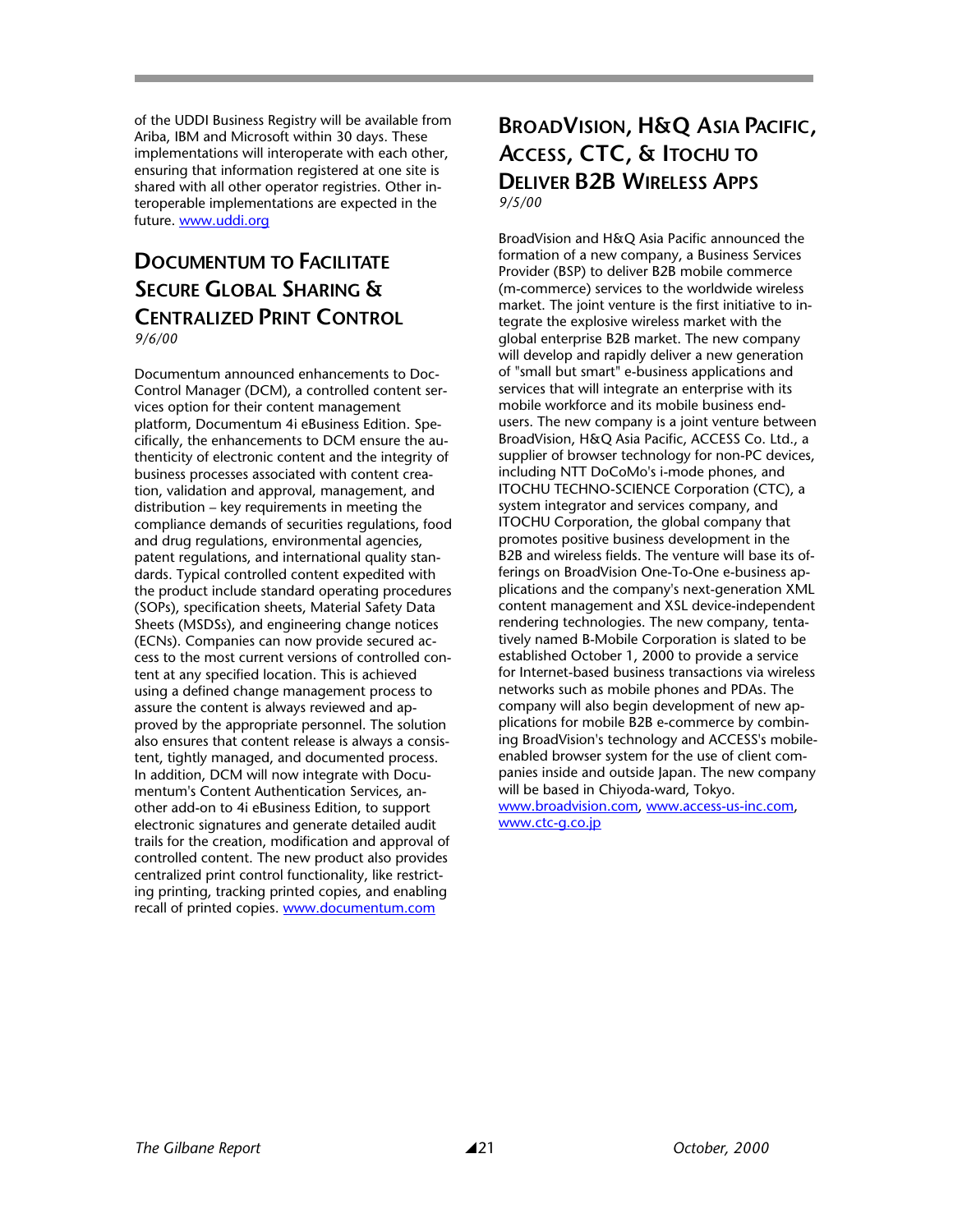# **BACK ISSUES**

Issues from 1993 thru 1998 are \$15 *if* in print. More recent issues are available in PDF and *may* be available in print form. See www.gilbane.com/back\_issues.htm for more information.

| <b>Volume 8 - 2000</b><br>Number 7 | Syndication, Actionable Content and the Supply Chain, Bill Trippe David R.<br>Guenette               |
|------------------------------------|------------------------------------------------------------------------------------------------------|
| Number 6                           | Digital Rights Management: It's Time to Pay Attention, David R. Guenette                             |
| Number 5                           | E-catalogs: Strategic Issues for Suppliers, Frank Gilbane                                            |
| Number 4                           | Content Management: Application vs. Application Server Solutions, Bill<br><b>Trippe</b>              |
| Number 3                           | XML on the Front End: Connecting People & Processes in B2B E-commerce<br>Environments, Mary Laplante |
| Number 2                           | ASPs, Content, & Code, Frank Gilbane                                                                 |
| Number 1                           | XML, EDI, Content, & Commerce, Bill Trippe                                                           |

#### **Volume 7 — 1999**

| Number 10 | E-commerce Evolution & Content Strategies, Frank Gilbane                                                     |  |  |
|-----------|--------------------------------------------------------------------------------------------------------------|--|--|
| Number 9  | XML at Work - Technical Publishing, Bill Trippe                                                              |  |  |
| Number 8  | <b>Understanding Microsoft's XML Strategy, Frank Gilbane</b>                                                 |  |  |
| Number 7  | The IMS, Metadata, and Web-based Learning Resources,<br>Richard Vacca                                        |  |  |
| Number 6  | Repository Solutions - Which Category is Right for You?, Frank Gilbane                                       |  |  |
| Number 5  | XML vs SGML: A Cautionary Tale, Mike Maziarka                                                                |  |  |
| Number 4  | Rich Clients & Office 2000, Frank Gilbane                                                                    |  |  |
| Number 3  | Procurement, Nets and Butterflies: Content Applications for New Web<br><b>Business Models, Mary Laplante</b> |  |  |
| Number 2  | Metadata, ICE, & New Horizons, Tim Bray, Bill Trippe                                                         |  |  |
| Number 1  | Dynamic Content, XML, and Electronic Commerce, Frank Gilbane                                                 |  |  |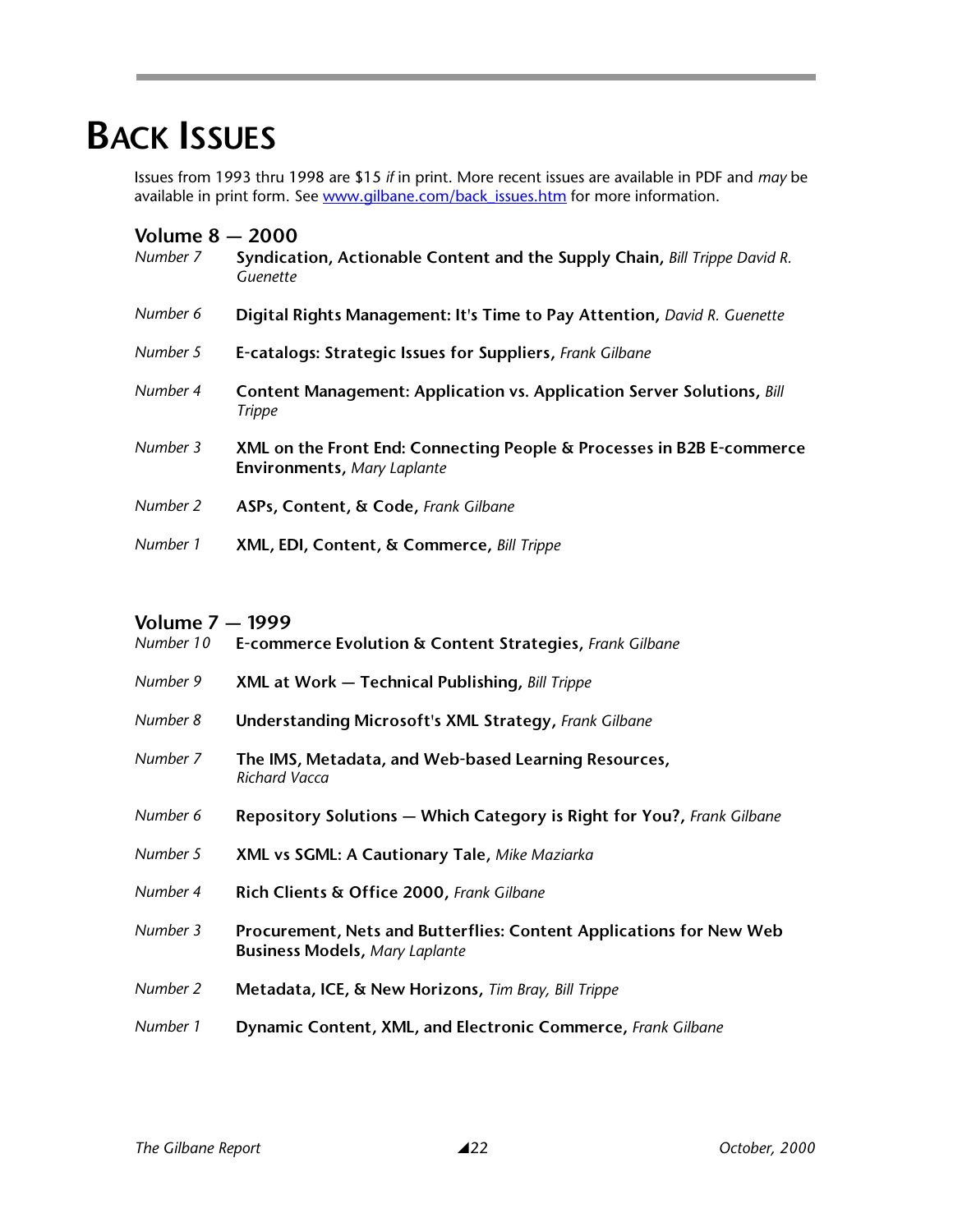# **PARTNER EVENTS**

The Gilbane Report works with a number of educational events covering the topics we write about. We list partner events here. We also sponsor other related events and list those on our calendar.

## **XML & E-BUSINESS INTEGRATION FORUM**

November 20-22 Palais de Congrès, Paris, France

Produced by Technoforum SARL *Opening keynote: Frank Gilbane, Editor, The Gilbane Report*

For more information or to register please go to www.technoforum.fr/Pages/ebusiness/forumXML2000frm.html

## **ENTERPRISE CONTENT MANAGEMENT SPECIAL INTEREST DAY**

*December 4, 2000*  Marriott Wardman Park Hotel Washington, DC

*Produced by: GCA and AIIM Track Chair: Bill Trippe, Associate editor, The Gilbane Report*

AIIM Presents an Enterprise Content Management Special Interest Day at Graphic Communications Association's XML 2000 December 3-8 in Washington, D.C. AIIM Members Save \$100!

XML has been bandied about as the panacea for just about every web effort that organizations are undertaking. Content management is no exception. AIIM International will present a full day educational program that will help you understand the real role XML can play in ECM (Enterprise Content Management). Topics will include what enterprise content management is, how both new and legacy data and document integration can be handled, what kinds of architectural approaches make sense for different types of content management business needs, and what the IT infrastructure ramifications are. These are some of the major challenges that must be addressed in order to use XML effectively. The program will be filled with "real world" advice, examples and actual case studies.

AIIM Members will receive the GCA member price of \$365 (a \$425 value) for the Special Interest Day on Monday December 4, 2000 in Washington, D.C. This price includes:

- $\blacktriangle$  Luncheon
- $\blacktriangle$  Entrance to the Exposition (Tuesday-Thursday)
- $\triangle$  Special Interest Day handout

For more information on the Special Interest Day please go to www.gca.org/attend/2000\_conferences/XML\_2000/specialinterest.htm To register for this event please go to www.gca.org/attend/2000\_conferences/XML\_2000/registrationinfo.htm Contact: Kirsten Zita at 301-587-8202, E-mail: aiim@aiim.org